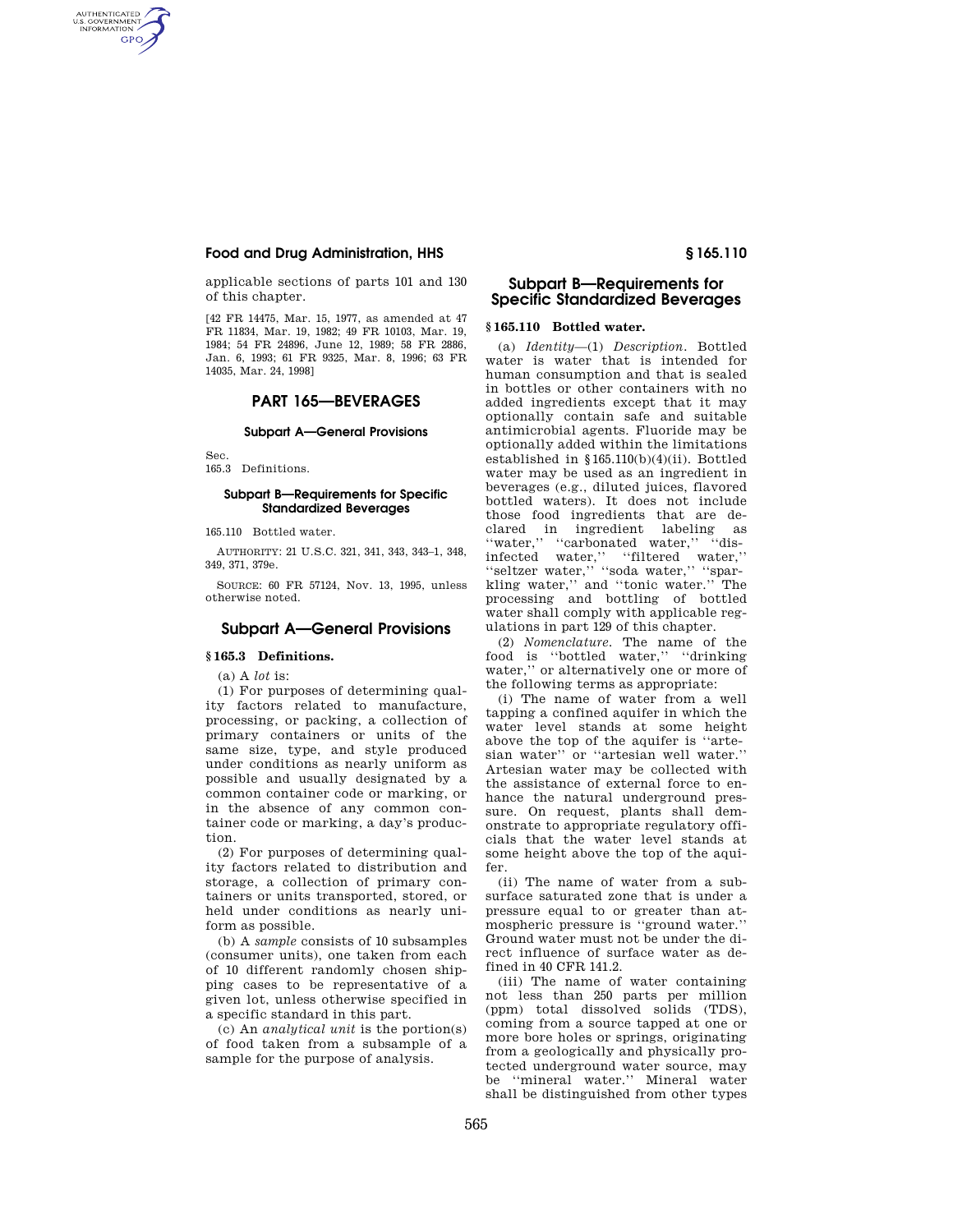of water by its constant level and relative proportions of minerals and trace elements at the point of emergence from the source, due account being taken of the cycles of natural fluctuations. No minerals may be added to this water.

(iv) The name of water that has been produced by distillation, deionization, reverse osmosis, or other suitable processes and that meets the definition of ''purified water'' in the United States Pharmacopeia, 23d Revision, January 1, 1995, which is incorporated by reference in accordance with 5 U.S.C. 551(a) and 1 CFR part 51. (Copies may be obtained from the United States Pharmacopial Convention, Inc., 12601 Twinbrook Pkwy., Rockville, MD 20852 and may be examined at the Center for Food Safety and Applied Nutrition's Library, 5100 Paint Branch Pkwy., College Park, MD 20740, or at the National Archives and Records Administration (NARA). For information on the availability of this material at NARA, call 202–741–6030, or go to: *http://www.archives.gov/*   $federal\_register/$ 

*code*l*of*l*federal*l*regulations/* 

*ibr*  $\overline{locations.html}$ .), may be "purified water'' or ''demineralized water.'' Alternatively, the water may be called ''deionized water'' if the water has been processed by deionization, ''distilled water'' if it is produced by distillation, ''reverse osmosis water'' if the water has been processed by reverse osmosis,<br>and " drinking water" with the and "\_\_\_\_\_\_\_ drinking water" with the<br>blank being filled in with one of the defined terms describing the water in this paragraph (e.g., ''purified drinking water'' or ''deionized drinking water'').

(v) The name of water that, after treatment and possible replacement of carbon dioxide, contains the same amount of carbon dioxide from the source that it had at emergence from the source may be ''sparkling bottled water.''

(vi) The name of water derived from an underground formation from which water flows naturally to the surface of the earth may be ''spring water.'' Spring water shall be collected only at the spring or through a bore hole tapping the underground formation feeding the spring. There shall be a natural force causing the water to flow to the surface through a natural orifice. The

**§ 165.110 21 CFR Ch. I (4–1–10 Edition)** 

location of the spring shall be identified. Spring water collected with the use of an external force shall be from the same underground stratum as the spring, as shown by a measurable hydraulic connection using a hydrogeologically valid method between the bore hole and the natural spring, and shall have all the physical properties, before treatment, and be of the same composition and quality, as the water that flows naturally to the surface of the earth. If spring water is collected with the use of an external force, water must continue to flow naturally to the surface of the earth through the spring's natural orifice. Plants shall demonstrate, on request, to appropriate regulatory officials, using a hydrogeologically valid method, that an appropriate hydraulic connection exists between the natural orifice of the spring and the bore hole.

(vii) The name of water that meets the requirements under ''Sterility Tests'' <71> in the United States Pharmacopeia, 23d Revision, January 1, 1995, which is incorporated by reference in accordance with 5 U.S.C. 552(a) and 1 CFR 51. (Copies may be obtained from the United States Pharmacopeial Convention, Inc., 12601 Twinbrook Pkwy., Rockville, MD 20852 and may be examined at the Center for Food Safety and Applied Nutrition's Library, 5100 Paint Branch Pkwy., College Park, MD 20740, or at the National Archives and Records Administration (NARA). For information on the availability of this material at NARA, call 202–741–6030, or go to: *http://www.archives.gov/* 

*federal\_register/*<br>*code of federal regulations/* 

*code*l*of*l*federal*l*regulations/ ibr*l*locations.html.*), may be ''sterile water.'' Alternatively, the water may be called ''sterilized water.''

(viii) The name of water from a hole bored, drilled, or otherwise constructed in the ground which taps the water of an aquifer may be ''well water.''

(3) *Other label statements.* (i) If the TDS content of mineral water is below 500 ppm, or if it is greater than 1,500 ppm, the statement ''low mineral content'' or the statement ''high mineral content'', respectively, shall appear on the principal display panel following the statement of identity in type size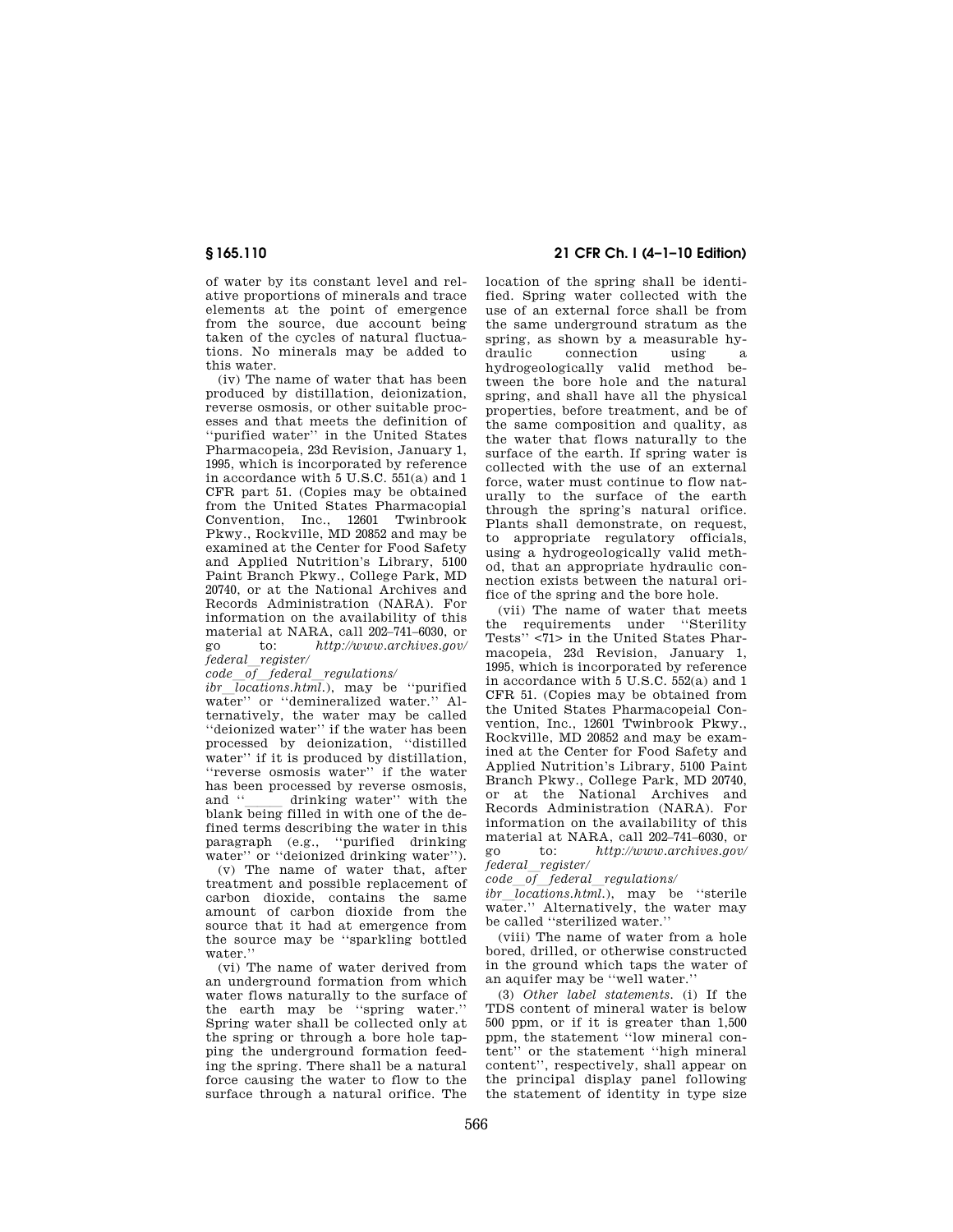at least one-half the size of the statement of identity but in no case of less than one-sixteenth of an inch. If the TDS of mineral water is between 500 and 1,500 ppm, no additional statement need appear.

(ii) When bottled water comes from a community water system, as defined in 40 CFR 141.2, except when it has been treated to meet the definitions in paragraphs  $(a)(2)(iv)$  and  $(a)(2)(vii)$  of this section and is labeled as such, the label shall state ''from a community water system'' or, alternatively, ''from a municipal source'' as appropriate, on the principal display panel or panels. This statement shall immediately and conspicuously precede or follow the name of the food without intervening written, printed, or graphic matter, other than statements required by paragraph (c) of this section, in type size at least one-half the size of the statement of identity but in no case of less than onesixteenth of an inch.

(iii) When the label or labeling of a bottled water product states or implies (e.g., through label statements or vignettes with references to infants) that the bottled water is for use in feeding infants, and the product is not commercially sterile under §113.3(e)(3)(i) of this chapter, the product's label shall bear conspicuously and on the principal display panel the statement ''Not sterile. Use as directed by physician or by labeling directions for use of infant formula.''

(4) *Label declaration.* Each of the ingredients used in the food shall be declared on the label as required by the applicable sections of parts 101 and 130 of this chapter.

(b) *Quality.* The standard of quality for bottled water, including water for use as an ingredient in beverages (except those described in the labeling as ''water,'' ''carbonated water,'' ''disinfected water,'' ''filtered water,'' ''seltzer water,'' ''soda water,'' ''sparkling water,'' and ''tonic water''), is as follows:

(1) *Definitions.* (i) *Trihalomethane*  (THM) means one of the family of organic compounds, named as derivatives of methane, wherein three of the four hydrogen atoms in methane are each substituted by a halogen atom in the molecular structure.

(ii) *Total trihalomethanes (TTHM)*  means the sum of the concentration in milligrams per liter of the trihalomethane compounds (trichlorodibromochloromethane. bromodichloromethane, and tribromomethane), rounded to two significant figures.

(iii) *Haloacetic acids* (five) (HAA5) means the sum of the concentrations in milligrams per liter of the haloacetic acid compounds (monochloroacetic acid, dichloroacetic acid, trichloroacetic acid, monobromoacetic acid, and dibromoacetic acid), rounded to two significant figures after addition.

(2) *Microbiological quality*. (i) Bottled water shall, when a sample consisting of analytical units of equal volume is examined by the methods described in paragraph  $(b)(2)(ii)$  of this section, meet the following standards of microbiological quality:

(A) *Total coliform*—(*1*) *Multiple-tube fermentation (MTF) method*. Not more than one of the analytical units in the sample shall have a most probable number (MPN) of 2.2 or more coliform organisms per 100 milliliters and no analytical unit shall have an MPN of 9.2 or more coliform organisms per 100 milliliters; or

(*2*) *Membrane filter (MF) method*. Not more than one of the analytical units in the sample shall have 4.0 or more coliform organisms per 100 milliliters and the arithmetic mean of the coliform density of the sample shall not exceed one coliform organism per 100 milliliters.

(B) *E. coli*. If *E. coli* is present, then the bottled water will be deemed adulterated under paragraph (d) of this section.

(ii) Analyses conducted to determine compliance with paragraphs  $(b)(2)(i)(A)$ and  $(b)(2)(i)(B)$  of this section and §129.35(a)(3)(i) of this chapter shall be made in accordance with the multipletube fermentation (MTF) or the membrane filter (MF) methods described in the applicable sections of ''Standard Methods for the Examination of Water and Wastewater,'' 21st Ed. (2005), American Public Health Association. The Director of the Federal Register approves this incorporation by reference in accordance with 5 U.S.C. 552(a) and 1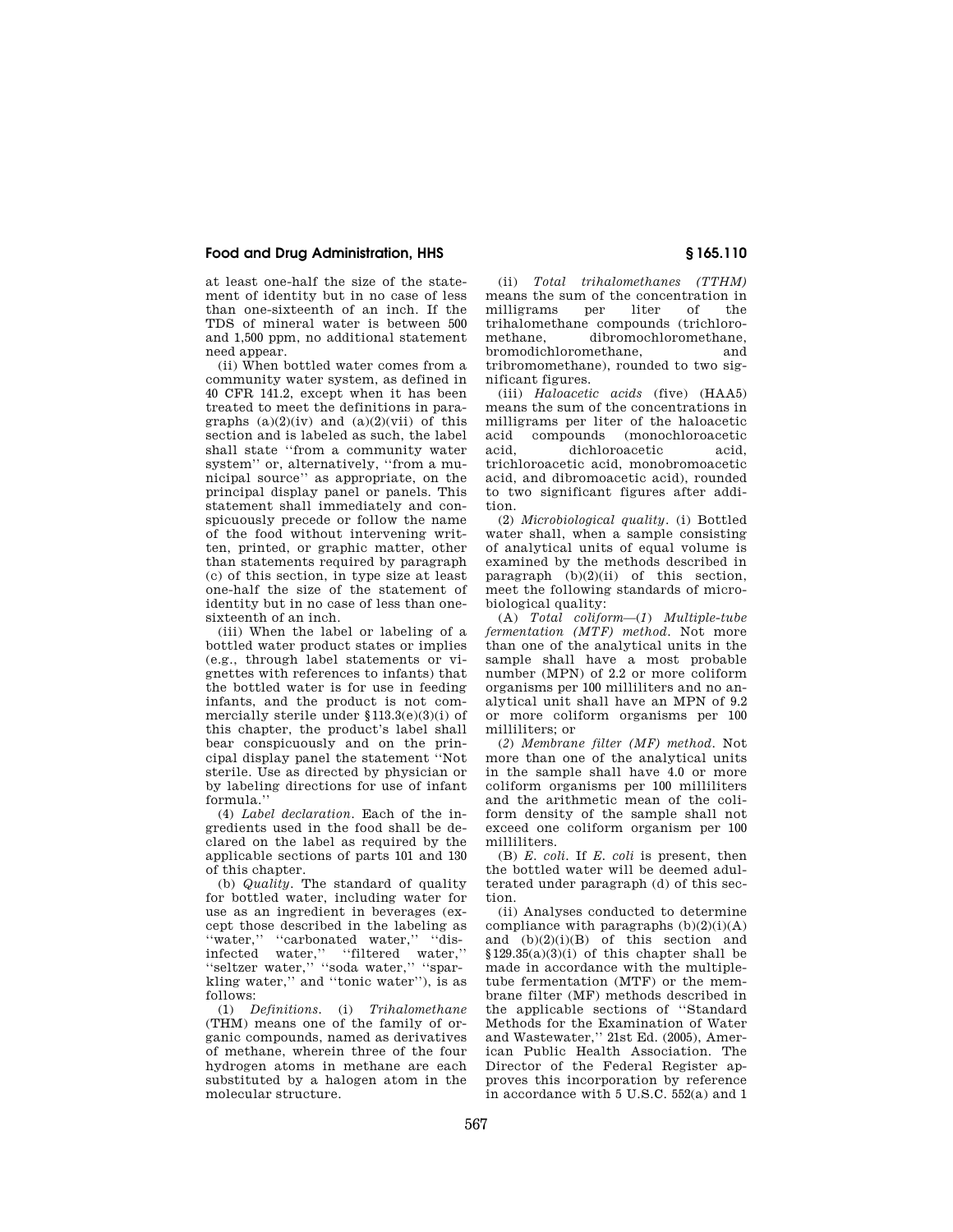CFR part 51. You may obtain a copy from the American Public Health Association, 800 I St. NW., Washington, DC 20001, 202–777–2742 (APHA). You may inspect a copy at the Center for Food Safety and Applied Nutrition's Library, 5100 Paint Branch Pkwy., College Park, MD 20740, 301–436–2163, or at the National Archives and Records Administration (NARA). For information on the availability of this material at NARA, call 202–741–6030, or go to: *http:// www.archives.gov/federal*l*register/ code*l*of*l*federal*l*regulations/* 

*ibr*l*locations.html*.

(3) *Physical quality*. Bottled water shall, when a composite of analytical units of equal volume from a sample is examined by the method described in applicable sections of ''Standard Methods for the Examination of Water and Wastewater,'' 15th Ed. (1980), American Public Health Association, which is incorporated by reference in accordance with 5 U.S.C. 552(a) and 1 CFR part 51 (copies may be obtained from the American Public Health Association, 800 I St. NW., Washington, DC 20001, 202–777–2742 (APHA), or a copy may be examined at the National Archives and Records Administration (NARA), or at the Center for Food Safety and Applied Nutrition's Library, 5100 Paint Branch Pkwy., College Park, MD 20740, 301–436– 2163, for information on the availability of this material at NARA, call 202–741–6030, or go to: *http:// www.archives.gov/federal*l*register/ code*l*of*l*federal*l*regulations/* 

*ibr*  $\overline{locations.html}$ , meet the following standards of physical quality:

(i) The turbidity shall not exceed 5 units.

(ii) The color shall not exceed 15 units. 1

(iii) The odor shall not exceed threshold odor No. 3. 1

(4) *Chemical quality.* (i)(A) Bottled water shall, when a composite of analytical units of equal volume from a sample is examined by the methods described in paragraph  $(b)(4)(i)(B)$  of this section, meet standards of chemical quality and shall not contain chemical

# **§ 165.110 21 CFR Ch. I (4–1–10 Edition)**

substances in excess of the following concentrations:

| Substance                           | Concentration in<br>milligrams per liter |
|-------------------------------------|------------------------------------------|
|                                     | 250.0<br>0.3                             |
|                                     | 0.05                                     |
|                                     | 0.001                                    |
| Total dissolved solids <sup>1</sup> | 500.0                                    |
|                                     | 5.0                                      |

<sup>1</sup> Mineral water is exempt from allowable level. The exemptions are aesthetically based allowable levels and do not relate to a health concern.

(B) Analyses conducted to determine compliance with paragraph  $(b)(4)(i)(A)$ of this section shall be made in accordance with the methods described in the applicable sections of ''Standard Methods for the Examination of Water and Wastewater,'' 15th Ed. (1980), or ''Methods for Chemical Analysis of Water and Wastes,'' Environmental Monitoring and Support Laboratory (EMSL), EPA–600/4–79–020, March 1983, U.S. Environmental Protection Agency (EPA), both of which are incorporated by reference in accordance with 5 U.S.C. 552(a) and 1 CFR part 51.

(C) Analyses for organic substances shall be determined by the appropriate methods set forth below. The methods in paragraphs  $(b)(4)(i)$   $(C)(1)$  and  $(C)(2)$ of this section are incorporated by reference in accordance with 5 U.S.C. 552(a) and 1 CFR part 51 and are described in "Standard Methods for Examination of Water and Wastewater,'' 15th Ed. (1980). Copies may be obtained from the American Public Health Association, 800 I St. NW., Washington DC 20001, and examined at the National Archives and Records Administration (NARA) , or the Center for Food Safety and Applied Nutrition's Library, 200 C St. NW., Washington DC. For information on the availability of this material at NARA, call 202–741–6030, or go to: *http://www.archives.gov/* 

*federal*l*register/* 

*code*l*of*l*federal*l*regulations/ ibr locations.html*. The methods in paragraphs  $(b)(4)(i)(C)(3)$  and  $(C)(4)$  are cross-referenced in 40 CFR part 141, subpart C, appendix C.

(*1*) ''Methods for Organochlorine Pesticides in Industrial Effluents;''

(*2*) ''Methods for Chlorinated Phenoxy Acid Herbicides in Industrial Effluents,'' November 28, 1973;

<sup>1</sup>Mineral water is exempt from allowable level. The exemptions are aesthetically based allowable levels and do not relate to a health concern.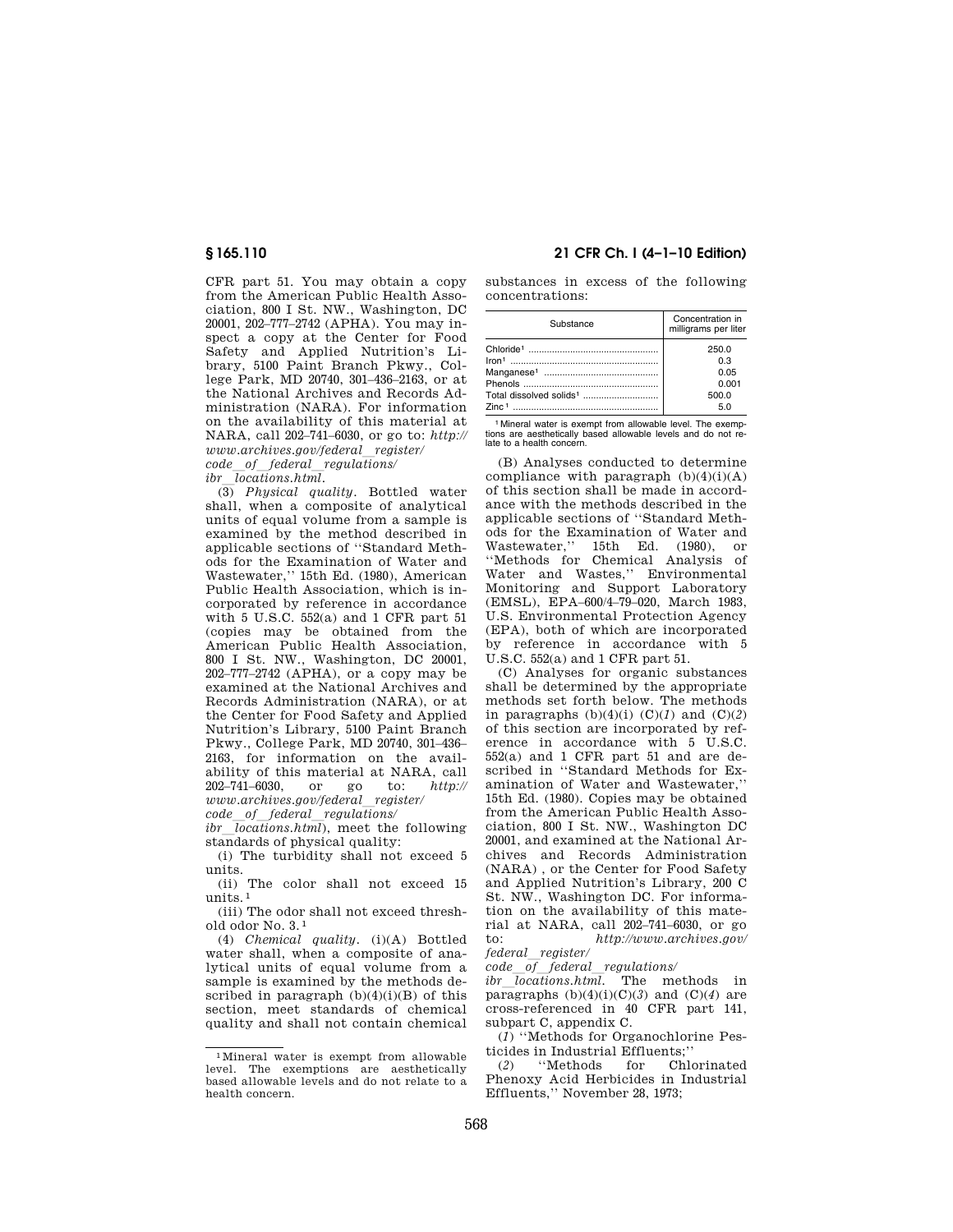(*3*) ''Part I: The Analysis of Trihalomethanes in Finished Waters by the Purge and Trap Method;'' which is cross-referenced in 40 CFR part 141, subpart C, appendix C;

(*4*) ''Part II: The Analysis of Trihalomethanes in Drinking Water by Liquid/Liquid Extraction,'' which is cross-referenced in 40 CFR part 141, subpart C, appendix C;

(ii)(A) Bottled water packaged in the United States to which no fluoride is added shall not contain fluoride in excess of the levels in Table 1 and these levels shall be based on the annual average of maximum daily air temperatures at the location where the bottled water is sold at retail.

TABLE 1

| Annual average of maximum daily air tem-<br>peratures ( °F) | Fluoride con-<br>centration in mil-<br>ligrams per liter |
|-------------------------------------------------------------|----------------------------------------------------------|
|                                                             | 24                                                       |
|                                                             | 22                                                       |
|                                                             | 2 በ                                                      |
|                                                             | 1 R                                                      |
|                                                             | 16                                                       |
|                                                             | 14                                                       |

(B) Imported bottled water to which no fluoride is added shall not contain fluoride in excess of 1.4 milligrams per liter.

(C) Bottled water packaged in the United States to which fluoride is added shall not contain fluoride in excess of levels in Table 2 and these levels shall be based on the annual average of maximum daily air temperatures at the location where the bottled water is sold at retail.

TABLE 2

| Annual average of maximum daily air tem-<br>peratures ( °F) | Fluoride con-<br>centration in mil-<br>ligrams per liter |
|-------------------------------------------------------------|----------------------------------------------------------|
|                                                             | 17                                                       |
|                                                             | 15                                                       |
|                                                             | 1.3                                                      |
|                                                             | 12                                                       |
|                                                             | 1 <sub>0</sub>                                           |
|                                                             | በ ጸ                                                      |

(D) Imported bottled water to which fluoride is added shall not contain fluoride in excess of 0.8 milligram per liter.

(iii) Having consulted with EPA as required by section 410 of the Federal Food, Drug, and Cosmetic Act, the Food and Drug Administration has determined that bottled water, when a composite of analytical units of equal volume from a sample is examined by the methods listed in paragraphs (b)(4)(iii)(E) through (b)(4)(iii)(F), and  $(b)(4)(iii)(G)$  of this section, shall not contain the following chemical contaminants in excess of the concentrations specified in paragraphs (b)(4)(iii)(A) through (b)(4)(iii)(D) of this section.

(A) The allowable levels for inorganic substances are as follows:

| Contaminant      | Concentration in milligrams per liter (or as specified) |
|------------------|---------------------------------------------------------|
|                  | 0.010                                                   |
|                  | .006                                                    |
| Barium           |                                                         |
| <b>Bervillum</b> | 0.004                                                   |
|                  | 0.005                                                   |
|                  | 0.1                                                     |
|                  | 1.0                                                     |
|                  | 0.2                                                     |
|                  | 0.005                                                   |
|                  | 0.002                                                   |
|                  | 0.1                                                     |
|                  | 10 (as nitrogen)                                        |
| Nitrite          | 1 (as nitrogen)                                         |
|                  | 10 (as nitrogen)                                        |
| Selenium         | 0.05                                                    |
| Thallium         | 0.002                                                   |

(B) The allowable levels for volatile organic chemicals (VOC's) are as follows:

| Contaminant<br>(CAS Req. No.)  | Concentration in<br>milligrams per liter |
|--------------------------------|------------------------------------------|
|                                | 0.005                                    |
| Carbon tetrachloride (56-23-5) | 0.005                                    |
| o- Dichlorobenzene (95-50-1)   | 0.6                                      |
| p- Dichlorobenzene (106-46-7)  | 0.075                                    |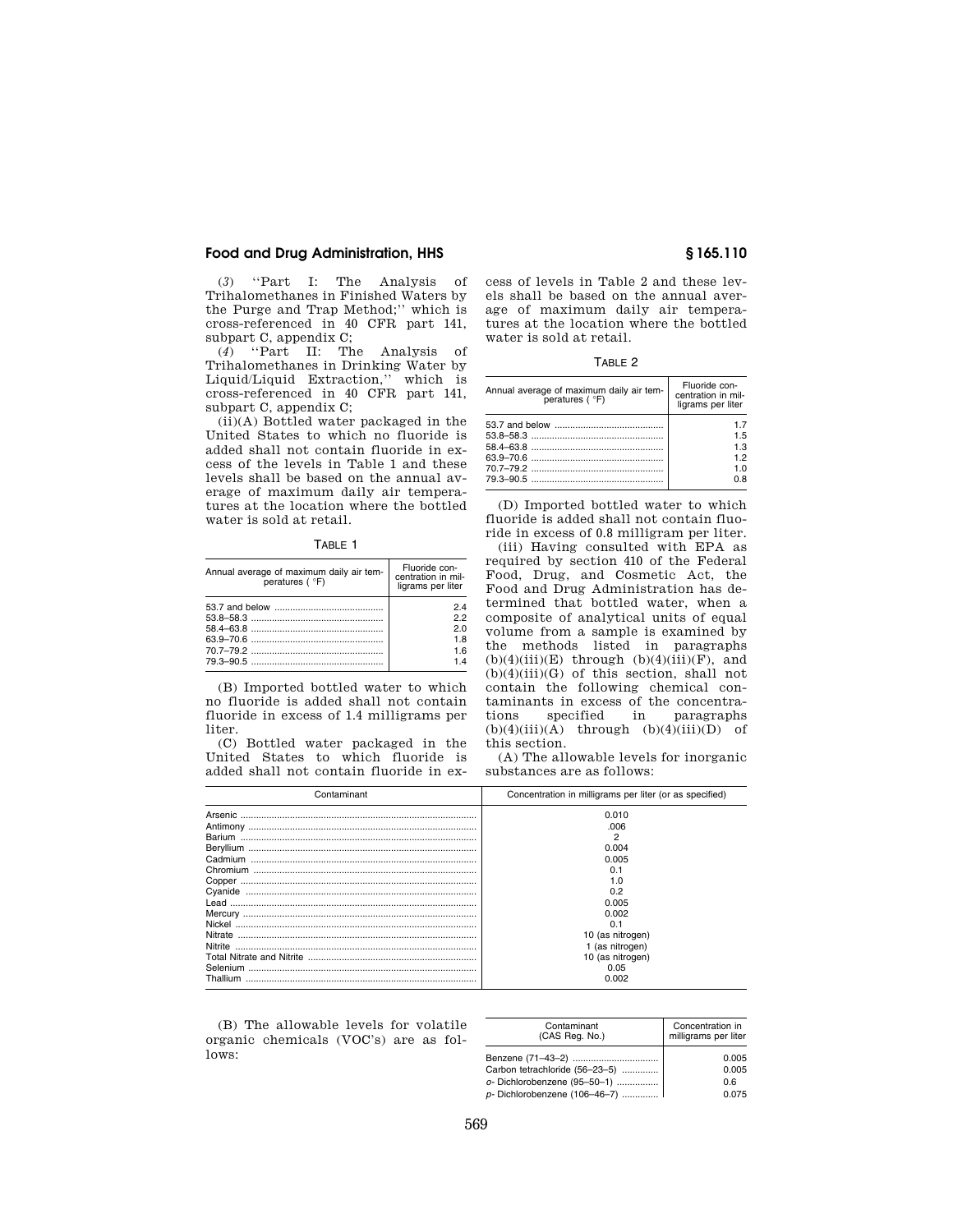| Contaminant<br>(CAS Reg. No.)                                   | Concentration in<br>milligrams per liter |
|-----------------------------------------------------------------|------------------------------------------|
| 1,2-Dichloroethane (107-06-2)<br>1,1-Dichloroethylene (75-35-4) | 0.005<br>0.007                           |
| cis-1,2-Dichloroethylene (156-59-2)                             | 0.07                                     |
| trans-1,2-Dichloroethylene (156-60-5)                           | 0.1                                      |
| Dichloromethane (75-09-2)<br>1,2-Dichloropropane (78-87-5)      | 0.005<br>0.005                           |
| Ethylbenzene (100-41-4)                                         | 0.7                                      |
| Monochlorobenzene (108-90-7)                                    | 0.1                                      |
| Styrene (100-42-5)                                              | 0.1                                      |
| Tetrachloroethylene (127-18-4)<br>Toluene (108-88-3)            | 0.005<br>1                               |
| 1,2,4-Trichlorobenzene (120-82-1)                               | 0.07                                     |
| 1,1,1-Trichloroethane (71-55-6)                                 | 0.20                                     |
| 1,1,2-Trichloroethane (79-00-5)                                 | 0.005                                    |
| Trichloroethylene (79-01-6)                                     | 0.005                                    |
| Vinyl chloride (75-01-4)<br>Xylenes (1330-20-7)                 | 0.002<br>10                              |

(C) The allowable levels for pesticides and other synthetic organic chemicals (SOC's) are as follows:

| Contaminant                           | Concentration in     |
|---------------------------------------|----------------------|
| (CAS Reg. No.)                        | milligrams per liter |
| Alachlor (15972-60-8)                 | 0.002                |
| Atrazine (1912-24-9)                  | 0.003                |
| Benzo(a)pyrene (50-32-8)              | 0.0002               |
| Carbofuran (1563-66-2)                | 0.04                 |
| Chlordane (57-74-9)                   | 0.002                |
|                                       | 0.2                  |
| 1,2-Dibromo-3-chloropropane (96-12-8) | 0.0002               |
| 2,4-D (94-75-7)                       | 0.07                 |
| Di(2-ethylhexyl)adipate (103-23-1)    | 0.4                  |
| Dinoseb (88-85-7)                     | 0.007                |
|                                       | 0.02                 |
| Endothall (145-73-3)                  | 0.1                  |
|                                       | 0.002                |
| Ethylene dibromide (106-93-4)         | 0.00005              |
| Glyphosate (1071-53-6)                | 0.7                  |
| Heptachlor (76-44-8)                  | 0.0004               |
| Heptachlor epoxide (1024-57-3)        | 0.0002               |
| Hexachlorobenzene (118-74-4)          | 0.001                |
| Hexachlorocyclopentadiene (77-47-4)   | 0.05                 |
|                                       | 0.0002               |
| Methoxychlor (72-43-5)                | 0.04                 |
| Oxamyl (23135-22-0)                   | 0.2                  |
| Pentachlorophenol (87-86-5)           | 0.001                |
| PCB's (as decachlorobiphenyl) (1336-  | 0.0005               |
| Picloram (1918-02-1)                  | 0.5                  |
| Simazine (122-34-9)                   | 0.004                |
| 2,3,7,8-TCDD (Dioxin) (1746-01-6)     | $3 \times 10^{-8}$   |
| Toxaphene (8001-35-2)                 | 0.003                |
| 2,4,5-TP (Silvex) (93-72-1)           | 0.05                 |

(D) The allowable levels for certain chemicals for which EPA has established secondary maximum contaminant levels in its drinking water regulations (40 CFR part 143) are as follows:

| Contaminant | Concentration in<br>milligrams per<br>liter |
|-------------|---------------------------------------------|
|             | በ 2                                         |

## **§ 165.110 21 CFR Ch. I (4–1–10 Edition)**

| Contaminant          | Concentration in<br>milligrams per<br>liter |
|----------------------|---------------------------------------------|
| Sulfate <sup>1</sup> | 250.0                                       |
| $-$                  |                                             |

1 Mineral water is exempt from allowable level. The exemp-tions are aesthetically based allowable levels and do not relate to a health concern.

(E) Analyses to determine compliance with the requirements of para $graph (b)(4)(iii)(A)$  of this section shall be conducted in accordance with an applicable method and applicable revisions to the methods listed in paragraphs  $(b)(4)(iii)(E)(1)$  through  $(b)(4)(iii)(E)(14)$  of this section and described, unless otherwise noted, in ''Methods for Chemical Analysis of Water and Wastes,'' U.S. EPA Environmental Monitoring and Support Laboratory (EMSL), Cincinnati, OH 45258 (EPA–600/4–79–020), March 1983, which is incorporated by reference in accordance with 5 U.S.C. 552(a) and 1 CFR part 51. Copies of this publication are available from the National Technical Information Service (NTIS), U.S. Department of Commerce, 5825 Port Royal Rd., Springfield, VA 22161, or may be examined at the Center for Food Safety and Applied Nutrition's Library, Food and Drug Administration, 5100 Paint Branch Pkwy., College Park, MD 20740, or at the National Archives and Records Administration (NARA). For information on the availability of this material at NARA, call  $202-741-6030$ , or go to:  $http://$ 202–741–6030, or *www.archives.gov/federal*l*register/ code*l*of*l*federal*l*regulations/* 

*ibr*l*locations.html*.

 $\overline{(1)}$  Antimony shall be measured using the following methods:

(*i*) Method 204.2—''Atomic Absorption; furnace technique,'' which is incorporated by reference in accordance with 5 U.S.C. 552(a) and 1 CFR part 51. The availability of this incorporation by reference is given in paragraph  $(b)(4)(iii)(E)$  of this section.

(*ii*) Method 200.8—''Determination of Trace Elements in Water and Wastes by Inductively Coupled Plasma-Mass Spectrometry,'' Rev. 4.4, April 1991, U.S. EPA, EMSL. The revision is contained in the manual entitled ''Methods for the Determination of Metals in Environmental Samples,'' Office of Research and Development, Washington, DC 20460, (EPA/600/4–91/010), June 1991,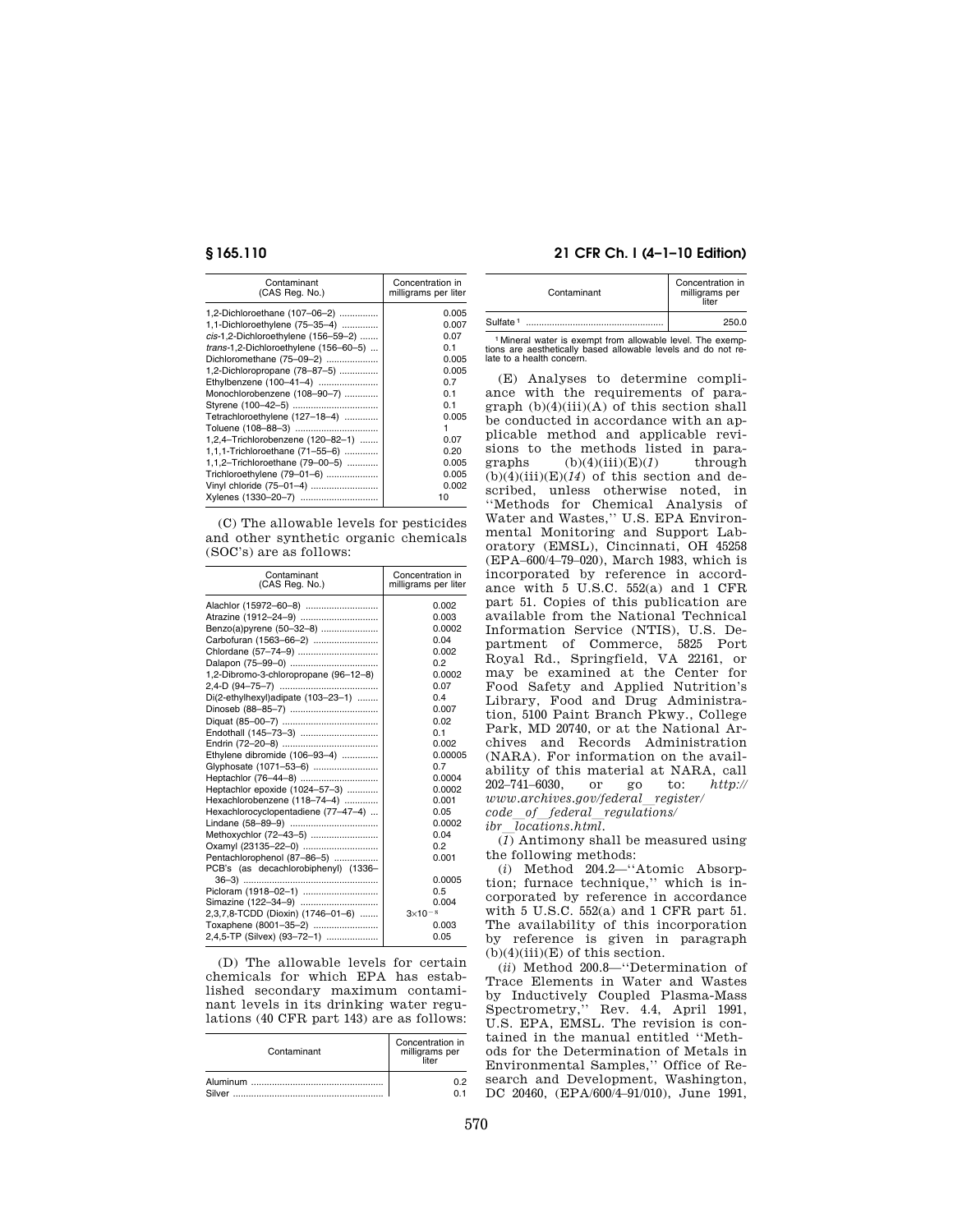which is incorporated by reference in accordance with 5 U.S.C. 552(a) and 1 CFR part 51. Copies of this publication are available from the National Technical Information Service, U.S. Department of Commerce, 5285 Port Royal Rd., Springfield, VA 22161, or may be examined at the Center for Food Safety and Applied Nutrition's Library, Food and Drug Administration, 5100 Paint Branch Pkwy., College Park, MD 20740, or at the National Archives and Records Administration (NARA). For information on the availability of this material at NARA, call 202–741–6030, or go to: *http://www.archives.gov/ federal*l*register/* 

*code\_of\_federal\_regulations/*<br>*ibr locations.html.* 

*ibr*l*locations.html.*  (*iii*) Method 200.9—''Determination of Trace Elements by Stabilized Temperature Graphite Furnace Atomic Absorption Spectrometry,'' Rev. 1.2, April 1991, U.S. EPA, EMSL. The revision is contained in the manual entitled ''Methods for the Determination of Metals in Environmental Samples,'' Office of Research and Development, Washington, DC 20460, (EPA/600/4–91/ 010), June 1991, which is incorporated by reference in accordance with 5 U.S.C. 552(a) and 1 CFR part 51. The availability of this incorporation by reference is given in paragraph  $(b)(4)(iii)(E)(I)(ii)$  of this section.

(*iv*) Method D–3697–92—''Standard Test Method for Antimony in Water,'' contained in the Annual Book of ASTM Standards, vols. 11.01 and 11.02, 1995, American Society for Testing and Materials, 100 Barr Harbor Dr., West Conshohocken, PA 19428, which is incorporated by reference in accordance with 5 U.S.C. 552(a) and 1 CFR part 51. Copies of this publication are available from American Society for Testing and Materials, 100 Barr Harbor Dr., West Conshohocken, PA 19428, or may be examined at the Center for Food Safety and Applied Nutrition's Library, Food and Drug Administration, 5100 Paint Branch Pkwy., College Park, MD 20740, or at the National Archives and Records Administration (NARA). For information on the availability of this material at NARA, call 202–741–6030, or go to: *http://www.archives.gov/ federal*l*register/* 

*code\_of\_federal\_regulations/*<br>*ibr locations.html.* 

*ibr*l*locations.html.*  (*2*) Barium shall be measured using the following methods:

(*i*) Method 208.2—''Atomic Absorption; furnace technique,'' which is incorporated by reference in accordance with 5 U.S.C. 552(a) and 1 CFR part 51, or

(*ii*) Method 208.1—''Atomic Absorption; direct aspiration,'' which is incorporated by reference in accordance with  $5 \text{ U.S.C. } 552(a)$  and  $1 \text{ CFR part } 51$ . The availability of this incorporation by reference is given in paragraph  $(b)(4)(iii)(E)$  of this section.

(*iii*) Method 200.7—''Determination of Metals and Trace Elements in Water and Wastes by Inductively Coupled Plasma-Atomic Emission Spectrometry,'' Rev. 3.3, April 1991, U.S. EPA, EMSL. The revision is contained in the manual entitled ''Methods for the Determination of Metals in Environmental Samples,'' Office of Research and Development, Washington, DC 20460, (EPA/600/4-91/010), June 1991, which is incorporated by reference in accordance with 5 U.S.C. 552(a) and 1 CFR part 51. The availability of this incorporation by reference is given in paragraph  $(b)(4)(iii)(E)(1)(ii)$  of this section.

(*3*) Beryllium shall be measured using the following methods:

(*i*) Method 210.2—''Atomic Absorption; Furnace Technique,'' which is incorporated by reference in accordance with 5 U.S.C. 552(a) and 1 CFR part 51. The availability of this incorporation by reference is given in paragraph  $(b)(4)(iii)(E)$  of this section.

(*ii*) Method 200.7—''Determination of Metals and Trace Elements in Water and Wastes by Inductively Coupled Plasma-Atomic Emission Spectrometry,'' Rev. 3.3, April 1991, U.S. EPA, EMSL. The revision is contained in the manual entitled ''Methods for the Determination of Metals in Environmental Samples,'' Office of Research and Development, Washington, DC 20460, (EPA/600/4–91/010), June 1991, which is incorporated by reference in accordance with 5 U.S.C. 552(a) and 1 CFR part 51. The availability of this incorporation by reference is given in paragraph  $(b)(4)(iii)(E)(I)(ii)$  of this section.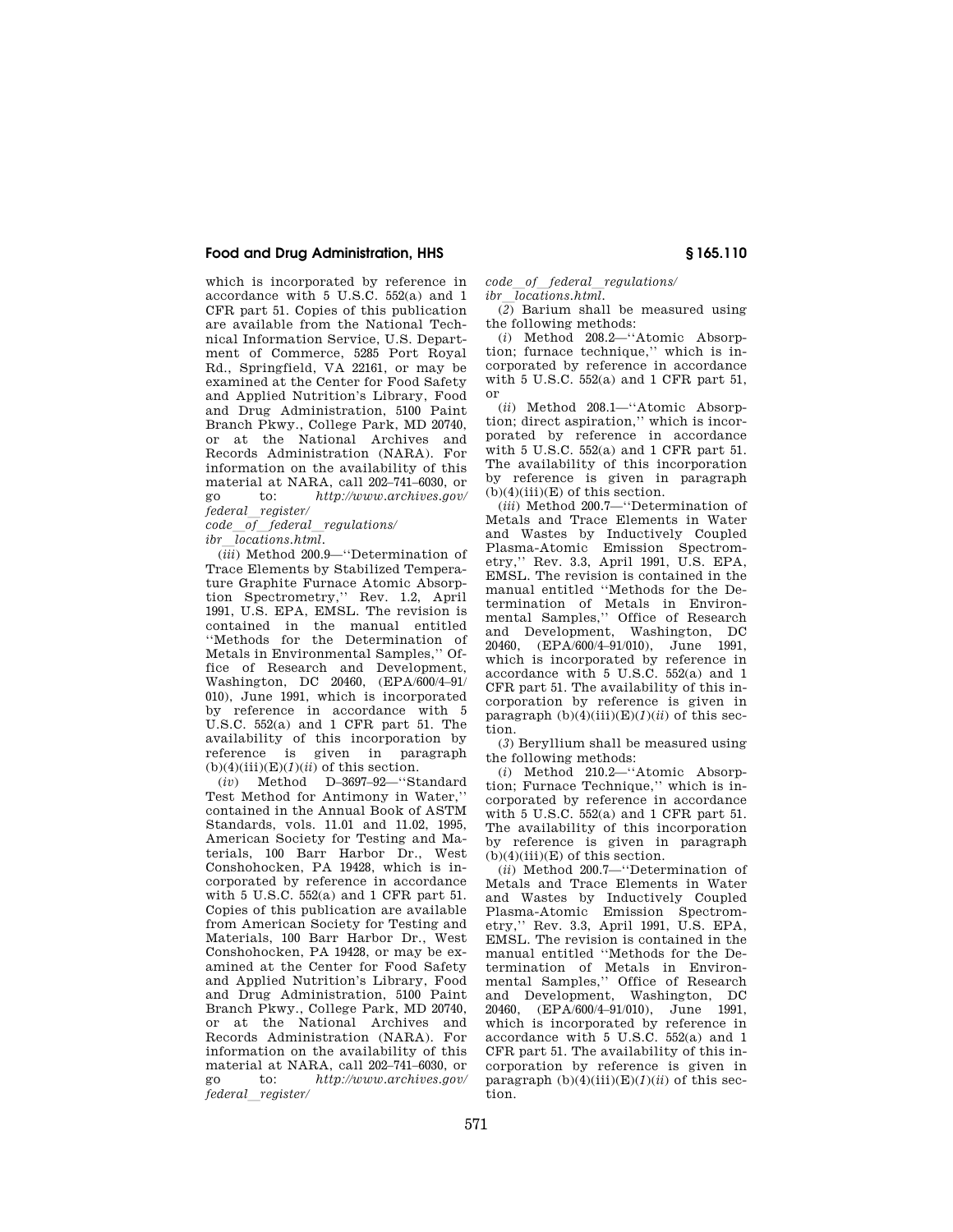(*iii*) Method 200.8—''Determination of Trace Elements in Water and Wastes by Inductively Coupled Plasma-Mass Spectrometry,'' Rev. 4.4, April 1991, U.S. EPA, EMSL. The revision is contained in the manual entitled ''Methods for the Determination of Metals in Environmental Samples,'' Office of Research and Development, Washington, DC 20460, (EPA/600/4–91/010), June 1991, which is incorporated by reference in accordance with 5 U.S.C. 552(a) and 1 CFR part 51. The availability of this incorporation by reference is given in paragraph  $(b)(4)(iii)(E)(1)(ii)$  of this section.

(*iv*) Method 200.9—''Determination of Trace Elements by Stabilized Temperature Graphite Furnace Atomic Absorption Spectrometry,'' Rev. 1.2, April 1991, U.S. EPA, EMSL. The revision is contained in the manual entitled ''Methods for the Determination of Metals in Environmental Samples,'' Office of Research and Development, Washington, DC 20460, (EPA/600/4–91/ 010), June 1991, which is incorporated by reference in accordance with 5 U.S.C. 552(a) and 1 CFR part 51. The availability of this incorporation by reference is given in paragraph  $(b)(4)(iii)(E)(I)(ii)$  of this section.

(*4*) Cadmium shall be measured using the following methods:

(*i*) Method 213.2—''Atomic Absorption; Furnace Technique,'' which is incorporated by reference in accordance with 5 U.S.C. 552(a) and 1 CFR part 51. The availability of this incorporation by reference is given in paragraph  $(b)(4)(iii)(E)$  of this section.

(*ii*) Method 200.7—''Determination of Metals and Trace Elements in Water and Wastes by Inductively Coupled Plasma-Atomic Emission Spectrometry,'' Rev. 3.3, April 1991, U.S. EPA, EMSL. The revision is contained in the manual entitled ''Methods for the Determination of Metals in Environmental Samples,'' Office of Research and Development, Washington, DC 20460, (EPA/600/4–91/010), June 1991, which is incorporated by reference in accordance with 5 U.S.C. 552(a) and 1 CFR part 51. The availability of this incorporation by reference is given in paragraph  $(b)(4)(iii)(E)(I)(ii)$  of this section.

# **§ 165.110 21 CFR Ch. I (4–1–10 Edition)**

(*5*) Chromium shall be measured using the following methods:

(*i*) Method 218.2—''Atomic Absorption; furnace technique,'' which is incorporated by reference in accordance with 5 U.S.C. 552(a) and 1 CFR part 51. The availability of this incorporation by reference is given in paragraph  $(b)(4)(iii)(E)$  of this section.

(*ii*) Method 200.7—''Determination of Metals and Trace Elements in Water and Wastes by Inductively Coupled Plasma-Atomic Emission Spectrometry,'' Rev. 3.3, April 1991, U.S. EPA, EMSL. The revision is contained in the manual entitled ''Methods for the Determination of Metals in Environmental Samples,'' Office of Research and Development, Washington, DC 20460, (EPA/600/4–91/010), June 1991, which is incorporated by reference in accordance with 5 U.S.C. 552(a) and 1 CFR part 51. The availability of this incorporation by reference is given in paragraph  $(b)(4)(iii)(E)(1)(ii)$  of this section.

(*6*) Copper shall be measured as total recoverable metal without filtration using the following methods:

(*i*) Method 220.2—''Atomic Absorption; furnace technique,'' which is incorporated by reference in accordance with 5 U.S.C. 552(a) and 1 CFR part 51, or

(*ii*) Method 220.1—''Atomic Absorption; direct aspiration,'' which is incorporated by reference in accordance with 5 U.S.C. 552(a) and 1 CFR part 51. The availability of these incorporation by reference is given in paragraph  $(b)(4)(iii)(E)$  of this section.

(*iii*) Method 200.7—''Determination of Metals and Trace Elements in Water and Wastes by Inductively Coupled Plasma-Atomic Emission Spectrometry,'' Rev. 3.3, April 1991, U.S. EPA, EMSL. The revision is contained in the manual entitled ''Methods for the Determination of Metals in Environmental Samples,'' Office of Research and Development, Washington, DC 20460, (EPA/600/4–91/010), June 1991, which is incorporated by reference in accordance with 5 U.S.C. 552(a) and 1 CFR part 51. The availability of this incorporation by reference is given in paragraph  $(b)(4)(iii)(E)(1)(ii)$  of this section.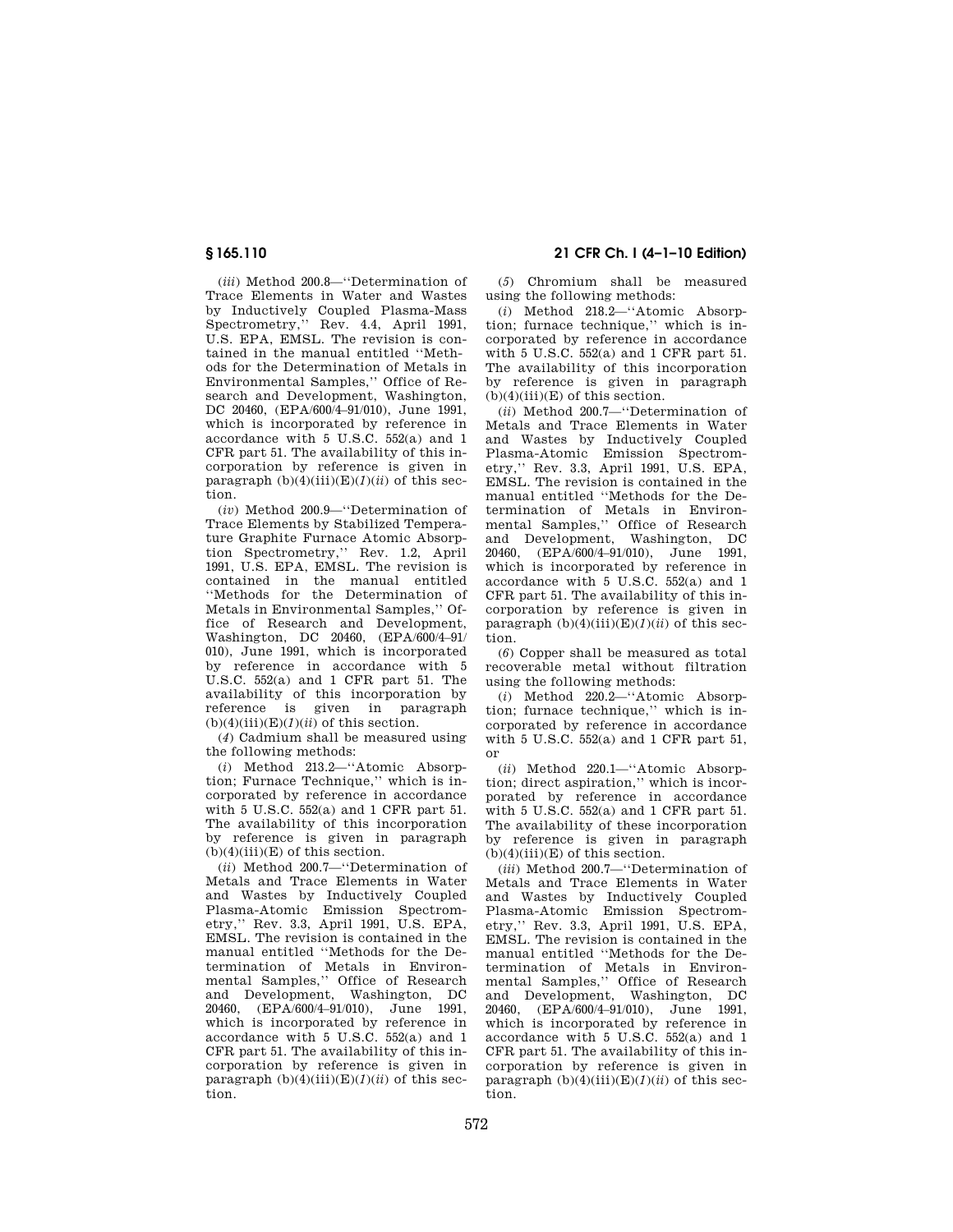(*iv*) Method 200.8—''Determination of Trace Elements in Water and Wastes by Inductively Coupled Plasma-Mass Spectrometry," Rev. 4.4, April 1991, U.S. EPA, EMSL. The revision is contained in the manual entitled ''Methods for the Determination of Metals in Environmental Samples,'' Office of Research and Development, Washington, DC 20460, (EPA/600/4–91/010), June 1991, which is incorporated by reference in accordance with 5 U.S.C. 552(a) and 1 CFR part 51. The availability of this incorporation by reference is given in paragraph  $(b)(4)(iii)(E)(1)(ii)$  of this section.

(*v*) Method 200.9—''Determination of Trace Elements by Stabilized Temperature Graphite Furnace Atomic Absorption Spectrometry,'' Rev. 1.2, April 1991, U.S. EPA, EMSL. The revision is contained in the manual entitled ''Methods for the Determination of Metals in Environmental Samples,'' Office of Research and Development, Washington, DC 20460, (EPA/600/4–91/ 010), June 1991, which is incorporated by reference in accordance with 5 U.S.C. 552(a) and 1 CFR part 51. The availability of this incorporation by reference is given in paragraph  $(b)(4)(iii)(E)(*i*)(ii)$  of this section.

(*7*) Cyanide shall be measured using the following methods:

(*i*) Method 335.1—''Titrimetric; Spectrophotometric'' which is incorporated by reference in accordance with 5 U.S.C. 552(a) and 1 CFR part 51, or<br> $(iii)$ 

(*ii*) Method 335.2—''Titrimetric; Spectrophotometric'' which is incorporated by reference in accordance with 5 U.S.C. 552(a) and 1 CFR part 51, or

(*iii*) Method 335.3—''Colorimetric, Automated UV,'' which is incorporated by reference in accordance with 5 U.S.C. 552(a) and 1 CFR part 51. The availability of these incorporation by reference is given in paragraph  $(b)(4)(iii)(E)$  of this section.

(*iv*) Method D–2036–91—''Standard Test Methods for Cyanides in Water,'' contained in the Annual Book of ASTM Standards, vols. 11.01 and 11.02, 1995, American Society for Testing and Materials, 100 Barr Harbor Dr., West Conshohocken, PA 19428, which is incorporated by reference in accordance with 5 U.S.C. 552(a) and 1 CFR part 51. Copies of this publication are available from American Society for Testing and Materials, 100 Barr Harbor Dr., West Conshohocken, PA 19428, or may be examined at the Center for Food Safety and Applied Nutrition's Library, 5100 Paint Branch Pkwy., College Park, MD 20740, or at the National Archives and Records Administration (NARA). For information on the availability of this material at NARA, call 202–741–6030, or go to: *http://www.archives.gov/*   $federal\_register/$ 

*code*l*of*l*federal*l*regulations/ ibr locations.html.* 

(*8*) Lead shall be measured as total recoverable metal without filtration using the following methods:

(*i*) Method 239.2—''Atomic Absorption; furnace technique,'' which is incorporated by reference in accordance with 5 U.S.C. 552(a) and 1 CFR part 51. The availability of this incorporation by reference is given in paragraph  $(b)(4)(iii)(E)$  of this section.

(*ii*) Method 200.8—''Determination of Trace Elements in Water and Wastes by Inductively Coupled Plasma-Mass Spectrometry,'' Rev. 4.4, April 1991, U.S. EPA, EMSL. The revision is contained in the manual entitled ''Methods for the Determination of Metals in Environmental Samples,'' Office of Research and Development, Washington, DC 20460, (EPA/600/4–91/010), June 1991, which is incorporated by reference in accordance with 5 U.S.C. 552(a) and 1 CFR part 51. The availability of this incorporation by reference is given in paragraph  $(b)(4)(iii)(E)(I)(ii)$  of this section.

(*iii*) Method 200.9—''Determination of Trace Elements by Stabilized Temperature Graphite Furnace Atomic Absorption Spectrometry,'' Rev. 1.2, April 1991, U.S. EPA, EMSL. The revision is contained in the manual entitled ''Methods for the Determination of Metals in Environmental Samples,'' Office of Research and Development, Washington, DC 20460, (EPA/600/4–91/ 010), June 1991, which is incorporated by reference in accordance with 5 U.S.C. 552(a) and 1 CFR part 51. The availability of this incorporation by reference is given in paragraph  $(b)(4)(iii)(E)(1)(ii)$  of this section.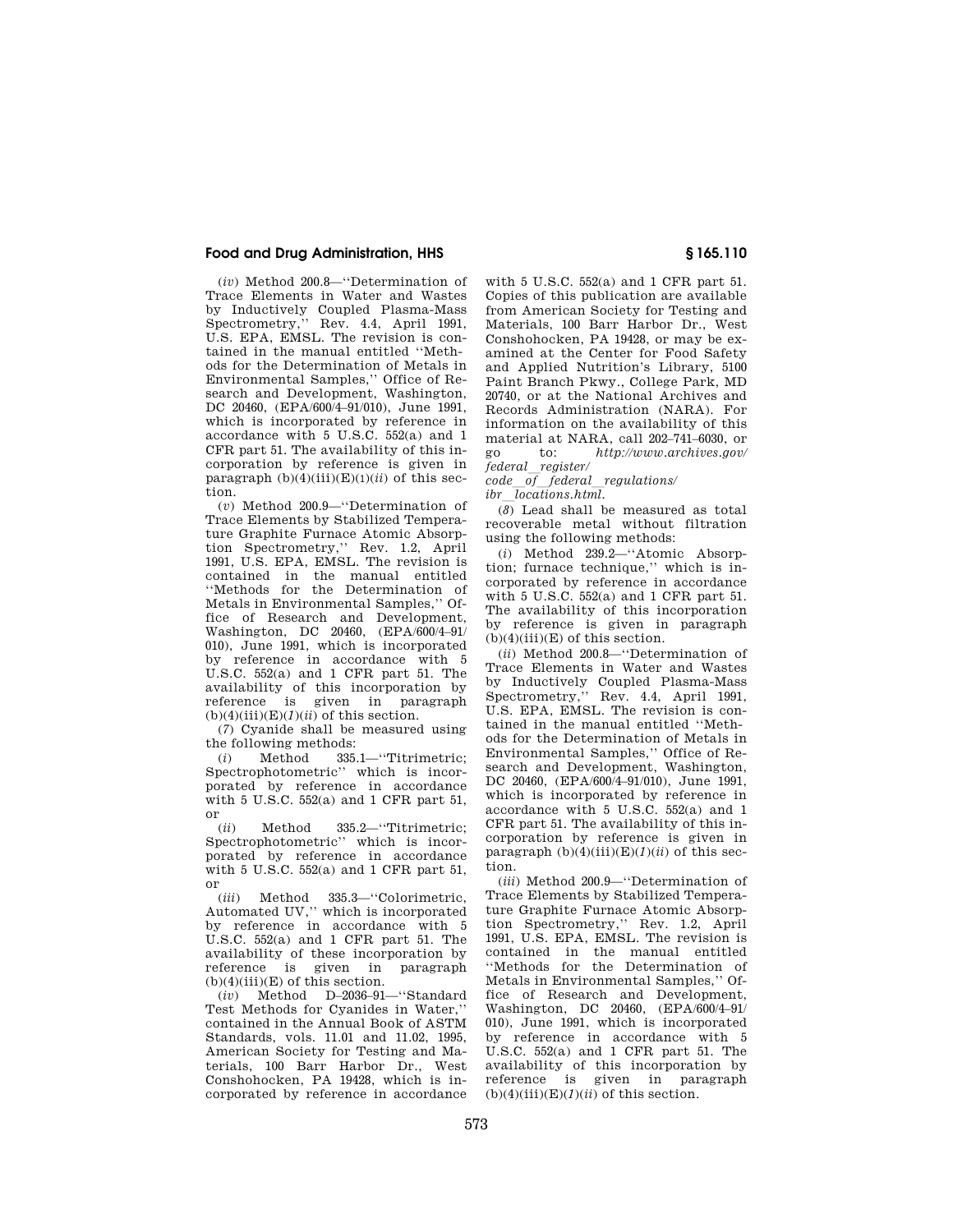**§ 165.110 21 CFR Ch. I (4–1–10 Edition)** 

(*9*) Mercury shall be measured using the following methods:

(*i*) Method 245.1—''Manual cold vapor technique,'' which is incorporated by reference in accordance with 5 U.S.C. 552(a) and 1 CFR part 51, or

(*ii*) Method 245.2—''Automated cold vapor technique,'' which is incorporated by reference in accordance with 5 U.S.C. 552(a) and 1 CFR part 51. The availability of these incorporation by reference is given in paragraph  $(b)(4)(iii)(E)$  of this section.

(*10*) Nickel shall be measured using the following methods:

(*i*) Method 249.1—''Atomic Absorption; direct aspiration,'' which is incorporated by reference in accordance with 5 U.S.C. 552(a) and 1 CFR part 51, or

(*ii*) Method 249.2—''Atomic Absorption; furnace technique,'' which is incorporated by reference in accordance with 5 U.S.C. 552(a) and 1 CFR part 51. The availability of these incorporation by reference is given in paragraph  $(b)(4)(iii)(E)$  of this section.

(*iii*) Method 200.7—''Determination of Metals and Trace Elements in Water and Wastes by Inductively Coupled Plasma-Atomic Emission Spectrometry,'' Rev. 3.3, April 1991, U.S. EPA, EMSL. The revision is contained in the manual entitled ''Methods for the Determination of Metals in Environmental Samples,'' Office of Research and Development, Washington, DC 20460, (EPA/600/4–91/010), June 1991, which is incorporated by reference in accordance with 5 U.S.C. 552(a) and 1 CFR part 51. The availability of this incorporation by reference is given in paragraph  $(b)(4)(iii)(E)(1)(ii)$  of this section.

(*iv*) Method 200.8—''Determination of Trace Elements in Water and Wastes by Inductively Coupled Plasma-Mass Spectrometry,'' Rev. 4.4, April 1991, U.S. EPA, EMSL. The revision is contained in the manual entitled ''Methods for the Determination of Metals in Environmental Samples,'' Office of Research and Development, Washington, DC 20460, (EPA/600/4–91/010), June 1991, which is incorporated by reference in accordance with 5 U.S.C. 552(a) and 1 CFR part 51. The availability of this incorporation by reference is given in

paragraph  $(b)(4)(iii)(E)(I)(ii)$  of this section.

(*v*) Method 200.9—''Determination of Trace Elements by Stabilized Temperature Graphite Furnace Atomic Absorption Spectrometry,'' Rev. 1.2, April 1991, U.S. EPA, EMSL. The revision is contained in the manual entitled ''Methods for the Determination of Metals in Environmental Samples,'' Office of Research and Development, Washington, DC 20460, (EPA/600/4–91/ 010), June 1991, which is incorporated by reference in accordance with 5 U.S.C. 552(a) and 1 CFR part 51. The availability of this incorporation by reference is given in paragraph  $(b)(4)(iii)(E)(1)(ii)$  of this section.

(*11*) Nitrate and/or nitrite shall be measured using the following methods:

(*i*) Method 300.0—''The Determination of Inorganic Anions in Water by Ion Chromatography—Method 300.0,'' EPA, EMSL (EPA–600/4–84–017), March 1984, which is incorporated by reference in accordance with 5 U.S.C. 552(a) and 1 CFR part 51. Copies of this publication are available from NTIS, U.S. Department of Commerce, 5285 Port Royal Rd., Springfield, VA 22161, or may be examined at the Center for Food Safety and Applied Nutrition's Library, Food and Drug Administration, 5100 Paint Branch Pkwy., College Park, MD 20740, or at the National Archives and Records Administration (NARA). For information on the availability of this material at NARA, call 202–741–6030, or<br>go to: http://www.archives.gov/ go to: *http://www.archives.gov/ federal*l*register/* 

*code*<sup>*of*</sup>\_federal\_regulations/<br>ibr locations html

*ibr*l*locations.html.*  (*ii*) Method 353.1—''Colorimetric, automated, hydrazine reduction,'' for nitrate only, which is incorporated by reference in accordance with 5 U.S.C. 552(a) and 1 CFR part 51, or

(*iii*) Method 353.2—''Colorimetric, automated, cadmium reduction,'' for both nitrate and nitrite, which is incorporated by reference in accordance with 5 U.S.C. 552(a) and 1 CFR part 51, or

(*iv*) Method 353.3—''Spectrophotometric, cadmium reduction,'' for both nitrate and nitrite, which is incorporated by reference in accordance with 5 U.S.C. 552(a) and 1 CFR part 51, or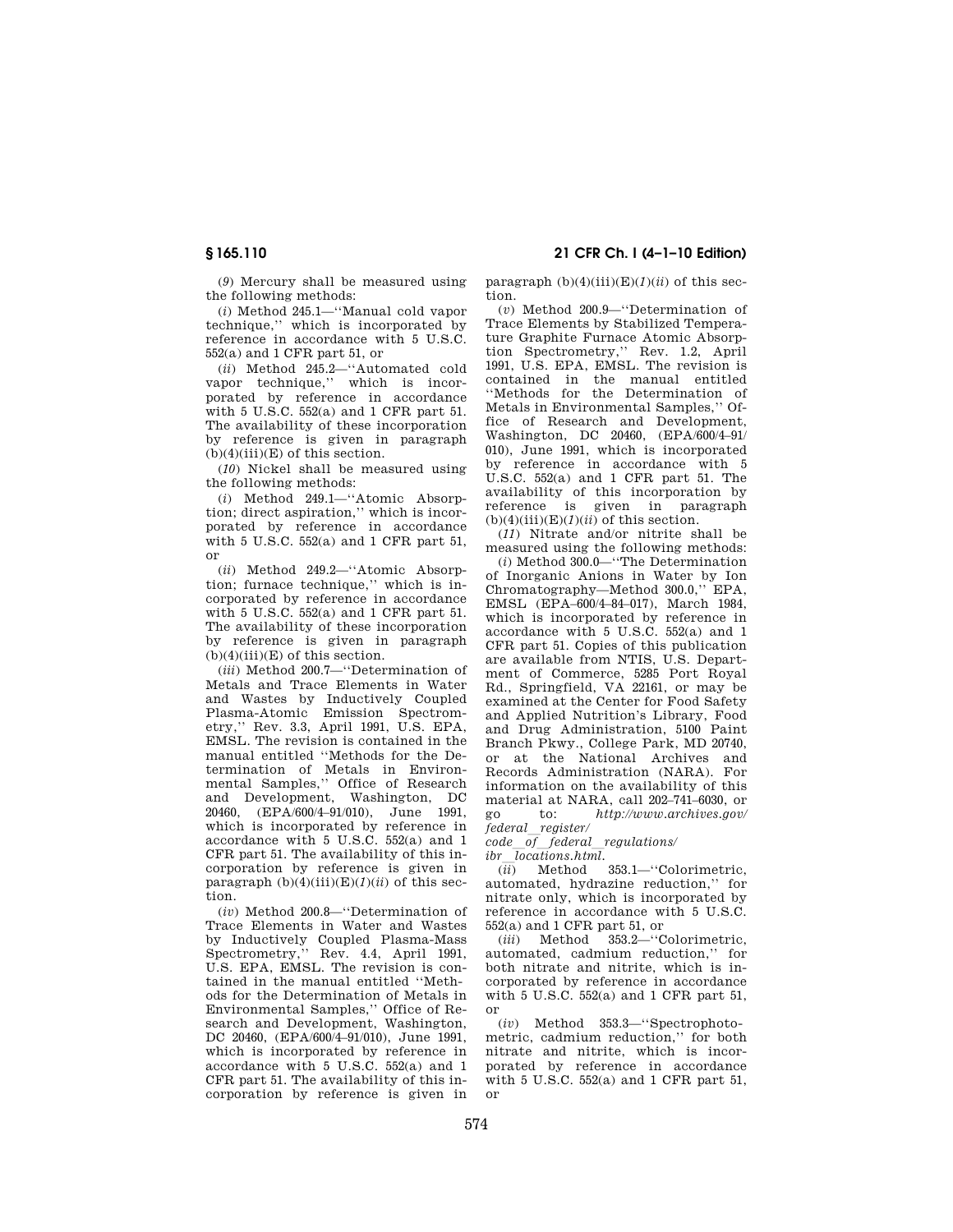(*12*) Selenium shall be measured using the following methods:

(*i*) Method 270.2—''Atomic Absorption; furnace technique,'' which is incorporated by reference in accordance with 5 U.S.C. 552(a) and 1 CFR part 51, or

(*ii*) Method 270.3—''Atomic Absorption; gaseous hydride,'' which is incorporated by reference in accordance with 5 U.S.C. 552(a) and 1 CFR part 51. The availability of this incorporation by reference is given in paragraph  $(b)(4)(iii)(E)$  of this section.

(*13*) Thallium shall be measured using the following methods:

(*i*) Method 279.2—''Atomic Absorption; furnace technique,'' which is incorporated by reference in accordance with 5 U.S.C. 552(a) and 1 CFR part 51. The availability of this incorporation by reference is given in paragraph  $(b)(4)(iii)(E)$  of this section.

(*ii*) Method 200.8—''Determination of Trace Elements in Water and Wastes by Inductively Coupled Plasma-Mass Spectrometry,'' Rev. 4.4, April 1991, U.S. EPA, EMSL. The revision is contained in the manual entitled ''Methods for the Determination of Metals in Environmental Samples,'' Office of Research and Development, Washington, DC 20460, (EPA/600/4–91/010), June 1991, which is incorporated by reference in accordance with 5 U.S.C. 552(a) and 1 CFR part 51. The availability of this incorporation by reference is given in paragraph  $(b)(4)(iii)(E)(I)(ii)$  of this section.

(*iii*) Method 200.9—''Determination of Trace Elements by Stabilized Temperature Graphite Furnace Atomic Absorption Spectrometry,'' Rev. 1.2, April 1991, U.S. EPA, EMSL. The revision is contained in the manual entitled ''Methods for the Determination of Metals in Environmental Samples,'' Office of Research and Development, Washington, DC 20460, (EPA/600/4–91/ 010), June 1991, which is incorporated by reference in accordance with 5 U.S.C. 552(a) and 1 CFR part 51. The availability of this incorporation by reference is given in paragraph  $(b)(4)(iii)(E)(1)(ii)$  of this section.

(*14*) Arsenic shall be measured using the following methods:

(*i*) Method 200.8—''Determination of Trace Elements in Waters and Wastes by Inductively Coupled Plasma-Mass Spectrometry,'' Revision 5.4, which is incorporated by reference in accordance with 5 U.S.C. 552(a) and 1 CFR part 51. Method 200.8 is contained in the manual entitled ''Methods for the Determination of Metals in Environmental Samples—Supplement 1,'' EPA/ 600/R–94/111, May 1994. Copies of this publication are available from the National Technical Information Service (NTIS), PB95–125472, U.S. Department of Commerce, 5825 Port Royal Rd., Springfield, VA 22161, or may be examined at the Center for Food Safety and Applied Nutrition's Library, Food and Drug Administration, 5100 Paint Branch Pkwy., College Park, MD 20740, or at the National Archives and Records Administration (NARA). For information on the availability of this material at NARA, call 202–741–6030, or go to: *http://www.archives.gov/ federal*l*register/* 

*code*l*of*l*federal*l*regulations/* 

*ibr*l*locations.html*.

(*ii*) Method 200.9—''Determination of Trace Elements by Stabilized Temperature Graphite Furnace Atomic Absorption,'' Revision 2.2, which is incorporated by reference in accordance with 5 U.S.C. 552(a) and 1 CFR part 51. Method 200.9 is contained in the manual entitled ''Methods for the Determination of Metals in Environmental Samples—Supplement 1,'' EPA/600/R–94/ 111, May 1994. The availability of this incorporation by reference is given in paragraph  $(b)(4)(iii)(E)(14)(i)$  of this section.

(F) Analyses to determine compliance with the requirements of paragraphs  $(b)(4)(iii)(B)$  and  $(b)(4)(iii)(C)$  of this section shall be conducted in accordance with an applicable method or applicable revisions to the methods listed in paragraphs (b)(4)(iii)(F)(*1*) through  $(b)(4)(iii)(F)(20)$  of this section and described, unless otherwise noted, in ''Methods for the Determination of Organic Compounds in Drinking Water,'' Office of Research and Development, EMSL, EPA/600/4–88/039, December 1988, or in ''Methods for the Determination of Organic Compounds in Drinking Water, Supplement 1,'' Office of Research and Development, EMSL, EPA/600/4–90/020, July 1990, which are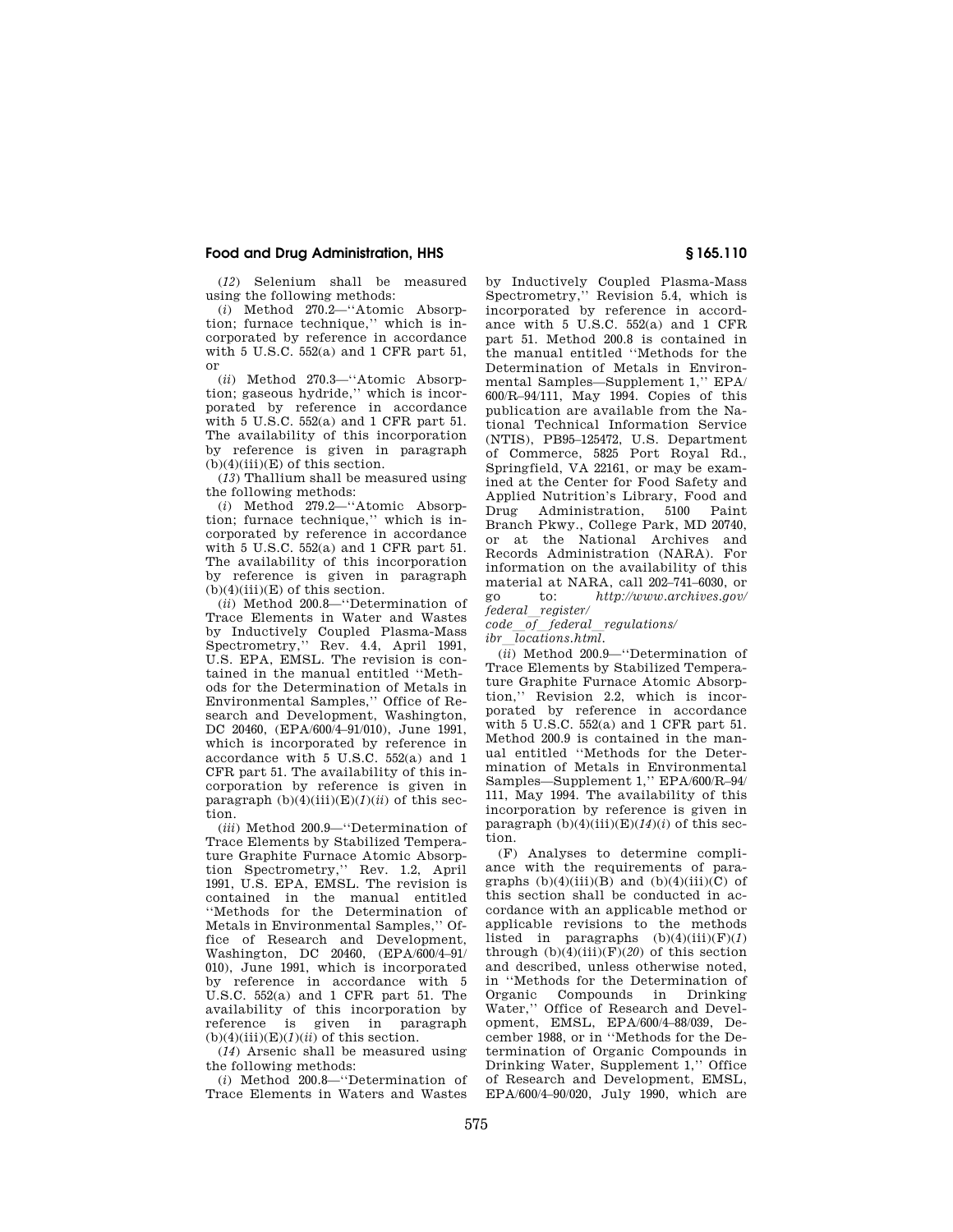incorporated by reference in accordance with 5 U.S.C. 552(a) and 1 CFR part 51. Copies of these publications are available from NTIS, U.S. Department of Commerce, 5285 Port Royal Rd., Springfield, VA 22161, or may be examined at the Center for Food Safety and Applied Nutrition's Library, Food and Drug Administration, 5100 Paint Branch Pkwy., College Park, MD 20740, or at the National Archives and Records Administration (NARA). For information on the availability of this material at NARA, call 202–741–6030, or go to: *http://www.archives.gov/* 

*federal*l*register/ code*l*of*l*federal*l*regulations/* 

*ibr*l*locations.html.* 

 $(\overline{I})$  Method 502.1—"Volatile Halogenated Organic Compounds in Water by Purge and Trap Gas Chromatography,'' Rev. 2.0, 1989, (applicable to VOC's), which is incorporated by reference in accordance with 5 U.S.C. 552(a) and 1 CFR part 51, or

(*2*) Method 502.2—''Volatile Organic Compounds in Water by Purge and Trap Capillary Column Gas Chromatography with Photoionization and Electrolytic Conductivity Detectors in Series,'' Rev. 2.0, 1989, (applicable to VOC's), which is incorporated by reference in accordance with 5 U.S.C. 552(a) and 1 CFR part 51, or

(*3*) Method 503.1—''Volatile Aromatic and Unsaturated Organic Compounds in Water by Purge and Trap Gas Chromatography,'' Rev. 2.0, 1989, (applicable to VOC's), which is incorporated by reference in accordance with 5 U.S.C. 552(a) and 1 CFR part 51, or

(*4*) Method 524.1—''Measurement of Purgeable Organic Compounds in Water by Packed Column Gas Chromatography/Mass Spectrometry,'' Rev. 3.0, 1989, (applicable to VOC's), which is incorporated by reference in accordance with 5 U.S.C. 552(a) and 1 CFR part 51, or

(*5*) Method 524.2—''Measurement of Purgeable Organic Compounds in Water by Capillary Column Gas Chromatography/Mass Spectrometry,'' Rev. 3.0, 1989, (applicable to VOC's), which is incorporated by reference in accordance with 5 U.S.C.  $552(a)$  and 1 CFR part 51, or

(*6*) Method 504—''1,2–Dibromoethane (EDB) and 1,2–Dibromo-3-Chloropro-

# **§ 165.110 21 CFR Ch. I (4–1–10 Edition)**

pane (DBCP) in Water by Microextraction and Gas Chromatography,'' Rev. 2.0, 1989, (applicable to dibromochloro-<br>propane (DBCP) and ethylene ethylene dibromide (EDB)), which is incorporated by reference in accordance with  $5 \text{ U.S.C. } 552(a)$  and  $1 \text{ CFR part } 51$ , or

(7) Method 505—"Analysis Organohalide Pesticides and Commercial Polychlorinated Biphenyl (PCB) Products in Water by Microextraction and Gas Chromatography,'' Rev. 2.0, 1989, (applicable to alachlor, atrazine, chlordane, heptachlor, heptachlor epoxide, lindane, methoxychlor, toxaphene, endrin, hexachlorobenzene, hexachlorocyclopentadiene, simazine, and as a screen for PCB's), which is incorporated by reference in accordance with 5 U.S.C. 552(a) and 1 CFR part 51, or

(*8*) Method 506—''Determination of Phthalate and Adipate Esters in Drinking Water by Liquid-Liquid Extraction or Liquid-Solid Extraction and Gas Chromatography with Photoionization Detection,'' applicable to di(2-ethylhexyl) adipate which is incorporated by reference in accordance with 5 U.S.C. 552(a) and 1 CFR part 51, or

(*9*) Method 507—''Determination of Nitrogen- and Phosphorus-Containing Pesticides in Water by Gas Chromatography with a Nitrogen-Phosphorus Detector,'' Rev. 2.0, 1989, (applicable to alachlor, atrazine, and simazine). which is incorporated by reference in accordance with 5 U.S.C. 552(a) and 1 CFR part 51, or

(*10*) Method 508—''Determination of Chlorinated Pesticides in Water by Gas Chromatography with an Electron Capture Detector,'' Rev. 3.0, 1989, (applicable to chlordane, heptachlor, heptachlor epoxide, lindane, methoxychlor, toxaphene endrin hexachlorobenzene and as a screen for PCB's), which is incorporated by reference in accordance with 5 U.S.C. 552(a) and 1 CFR part 51, or

(*11*) Method 508A—''Screening for Polychlorinated Biphenyls by Perchlorination and tography," Rev. 1.0, 1989, (used to quantitate PCB's as quantitate decachlorobiphenyl if detected in methods 505 or 508 in paragraph  $(b)(4)(iii)(F)(7)$  or  $(b)(4)(iii)(F)(9)$  of this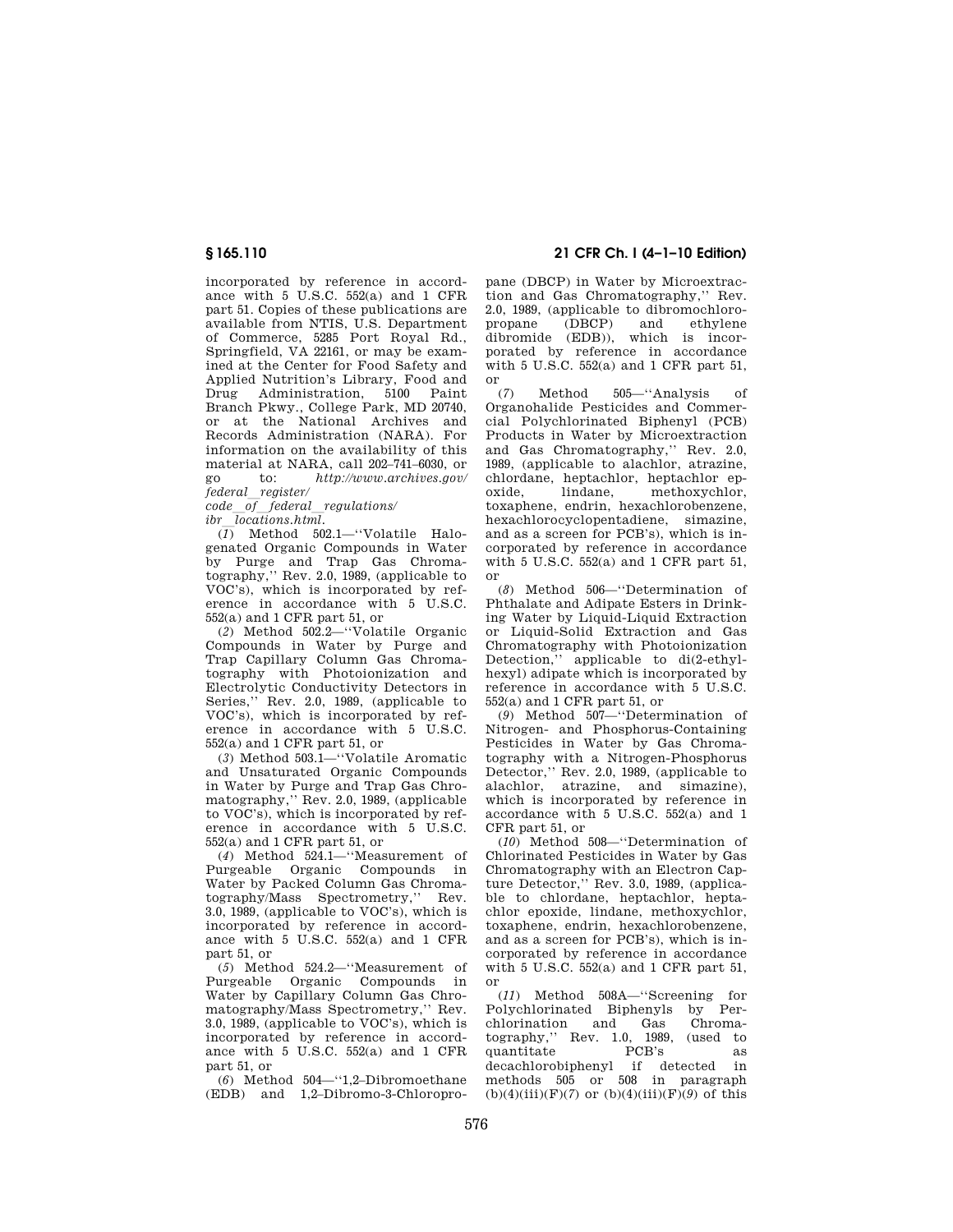section, respectively, which is incorporated by reference in accordance with  $5 \text{ U.S.C. } 552(a)$  and  $1 \text{ CFR part } 51$ , or

(*12*) Method 515.1—''Determination of Chlorinated Acids in Water by Gas Chromatography with an Electron Capture Detector,'' Rev. 5.0, 1991, (applicable to 2,4–D, 2,4,5–TP (Silvex), pentachlorophenol, dalapon, dinoseb, and picloram), which is incorporated by reference in accordance with 5 U.S.C. 552(a) and 1 CFR part 51, or

(*13*) Method 525.1—''Determination of Organic Compounds in Drinking Water by Liquid-Solid Extraction and Capillary Column Gas Chromatography/ Mass Spectrometry," Rev. 2.2, May 1991, (applicable to alachlor, atrazine, chlordane, heptachlor, heptachlor ep-<br>
oxide, lindane, methoxychlor,  $methoxychlor,$ <br>benzo $(a)pyrene,$ pentachlorophenol, benzo<br>di(2-ethylhexyl) adipate, di(2-ethylhexyl) adipate, endrin, hexachlorobenzene, hexachlorocyclopentadiene, and simazine), which is incorporated by reference in accordance with 5 U.S.C. 552(a) and 1 CFR part 51, or

(*14*) Method 531.1—''Measurement of N-Methylcarbamoyloximes and N-Methylcarbamates in Water by Direct Aqueous Injection HPLC with Post Column Derivatization,'' Rev. 3.0, 1989, (applicable to carbofuran and oxamyl (vydate)), which is incorporated by reference in accordance with 5 U.S.C. 552(a) and 1 CFR part 51, or

(*15*) Method 547—''Determination of Glyphosate in Drinking Water by Direct-Aqueous-Injection HPLC, Post-Column Derivatization, and Fluores-<br>cence Detection," (applicable to cence Detection,'' (applicable to glyphosate), which is incorporated by reference in accordance with 5 U.S.C. 552(a) and 1 CFR part 51, or

(*16*) Method 548—''Determination of Endothall in Drinking Water by Aqueous Derivatization, Liquid-Solid Extraction, and Gas Chromatography with Electron-Capture Detection,'' (applicable to endothall), which is incorporated by reference in accordance with 5 U.S.C. 552(a) and 1 CFR part 51, or

(*17*) Method 549—''Determination of Diquat and Paraquat in Drinking Water by Liquid-Solid Extraction and HPLC with Ultraviolet Detection,'' (applicable to diquat), which is incor-

porated by reference in accordance with 5 U.S.C. 552(a) and 1 CFR part 51, or

(*18*) Method 550—''Determination of Polycyclic Aromatic Hydrocarbons in Drinking Water by Liquid-Liquid Extraction and HPLC with Coupled Ultraviolet and Fluorescence Detection,'' (applicable to benzo(a)pyrene and other polynuclear aromatic hydrocarbons), which is incorporated by reference in accordance with 5 U.S.C. 552(a) and 1 CFR part 51, or

(*19*) Method 550.1—''Determination of Polycyclic Aromatic Hydrocarbons in Drinking Water by Liquid-Solid Extraction and HPLC with Coupled Ultraviolet and Fluorescence Detection,'' (applicable to benzo(a)pyrene and other polynuclear aromatic hydrocarbons), which is incorporated by reference in accordance with 5 U.S.C. 552(a) and 1 CFR part 51. The availability of these incorporation by reference is given in paragraph  $(b)(4)(iii)(F)$  of this section.

(*20*) Method 1613—''Tetra- through Octa- Chlorinated Dioxins and Furans by Isotope Dilution HRGC/HRMS,'' Rev. A, 1990, EPA, Office of Water Regulations and Standards, Industrial Technology Division, (applicable to 2,3,7,8–TCDD (Dioxin)), which is incorporated by reference in accordance with  $5 \text{ U.S.C. } 552(a)$  and  $1 \text{ CFR part } 51$ . Copies of this publication are available from USEPA-OST, Sample Control Center, P.O. Box 1407, Alexandria, VA 22313, or may be examined at the Center for Food Safety and Applied Nutrition's Library, Food and Drug Administration, 5100 Paint Branch Pkwy., College Park, MD 20740, or at the National Archives and Records Administration (NARA). For information on the availability of this material at NARA, call 202–741–6030, or go to: *http:// www.archives.gov/federal*l*register/ code*l*of*l*federal*l*regulations/* 

*ibr*l*locations.html.* 

(G) Analyses to determine compliance with the requirements of para $graph (b)(4)(iii)(D)$  of this section shall be conducted in accordance with an applicable method and applicable revisions to the methods listed in para-<br>graphs  $(b)(4)(iii)(G)(1)$  through  $(b)(4)(iii)(G)(I)$  $(h)(4)(iii)(G)(3)$  of this section and described, unless otherwise noted, in ''Methods of Chemical Analysis of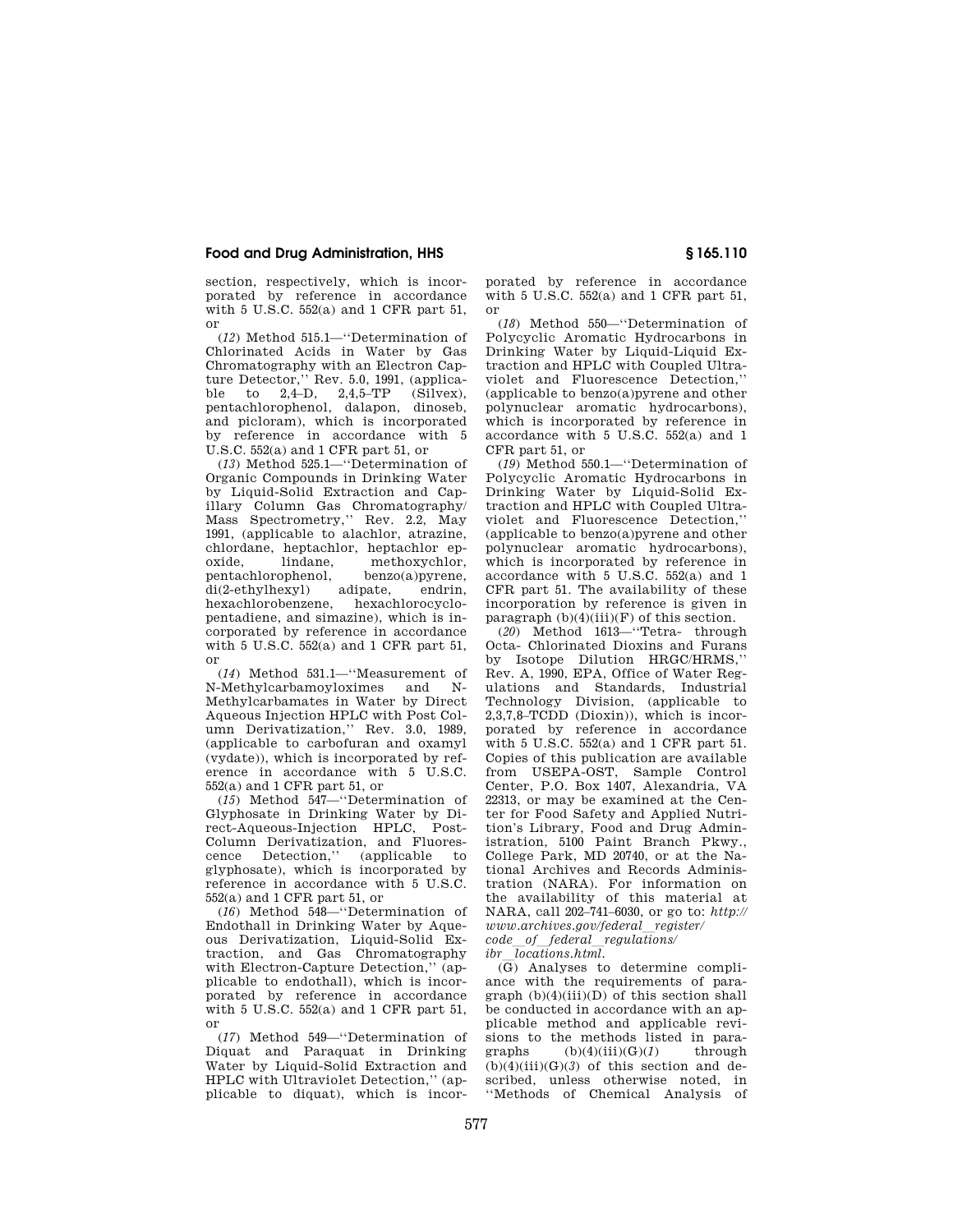Water and Wastes,'' which is incorporated by reference in accordance with  $5 \text{ U.S.C. } 552(a)$  and  $1 \text{ CFR part } 51$ . The availability of this incorporation by reference is given in paragraph  $(b)(4)(iii)(E)$  of this section.

(*1*) Aluminum shall be measured using the following methods:

(*i*) Method 202.1—''Atomic Absorption; direct aspiration technique,'' which is incorporated by reference in accordance with 5 U.S.C. 552(a) and 1 CFR part 51, or

(*ii*) Method 202.2—''Atomic Absorption; furnace technique,'' which is incorporated by reference in accordance with 5 U.S.C. 552(a) and 1 CFR part 51. The availability of this incorporation by reference is given in paragraph  $(h)(4)(iii)(E)$ .

(*iii*) Method 200.7—''Determination of Trace Elements in Water and Wastes by Inductively Coupled Plasma-Atomic Emission Spectrometry," Rev. 3.3, April 1991, U.S. EPA, EMSL. The revision is contained in the manual entitled ''Methods for the Determination of Metals in Environmental Samples,'' Office of Research and Development, Washington, DC 20460, (EPA/600/4–91/ 010), June 1991, which is incorporated by reference in accordance with 5 U.S.C. 552(a) and 1 CFR part 51. The availability of this incorporation by reference is given in paragraph  $(b)(4)(iii)(E)(I)(ii)$  of this section.

(*iv*) Method 200.8—''Determination of Trace Elements in Water and Wastes by Inductively Coupled Plasma-Mass Spectrometry,'' Rev. 4.4, April 1991, U.S. EPA, EMSL. The revision is contained in the manual entitled ''Methods for the Determination of Metals in Environmental Samples,'' Office of Research and Development, Washington, DC 20460, (EPA/600/4–91/010), June 1991, which is incorporated by reference in accordance with 5 U.S.C. 552(a) and 1 CFR part 51. The availability of this incorporation by reference is given in paragraph  $(b)(4)(iii)(E)(1)(ii)$  of this section.

(*v*) Method 200.9—''Determination of Trace Elements by Stabilized Temperature Graphite Furnace Atomic Absorption Spectrometry,'' Rev. 1.2, April 1991, U.S. EPA, EMSL. The revision is contained in the manual entitled ''Methods for the Determination of

**§ 165.110 21 CFR Ch. I (4–1–10 Edition)** 

Metals in Environmental Samples,'' Office of Research and Development, Washington, DC 20460, (EPA/600/4–91/ 010), June 1991, which is incorporated by reference in accordance with 5 U.S.C. 552(a) and 1 CFR part 51. The availability of this incorporation by reference is given in paragraph  $(b)(4)(iii)(E)(I)(ii)$  of this section.

(*2*) Silver shall be measured using the following methods:

(*i*) Method 272.1—''Atomic Absorption; direct aspiration technique,'' which is incorporated by reference in accordance with 5 U.S.C. 552(a) and 1 CFR part 51, or

(*ii*) Method 272.2—''Atomic Absorption; furnace technique,'' which is incorporated by reference in accordance with 5 U.S.C. 552(a) and 1 CFR part 51. The availability of this incorporation by reference is given in paragraph  $(b)(4)(iii)(E)$  of this section.

(*iii*) Method 200.7—''Determination of Trace Elements in Water and Wastes by Inductively Coupled Plasma-Atomic Emission Spectrometry,'' Rev. 3.3, April 1991, U.S. EPA, EMSL. The revision is contained in the manual entitled ''Methods for the Determination of Metals in Environmental Samples,'' Office of Research and Development, Washington, DC 20460, (EPA/600/4–91/ 010), June 1991, which is incorporated by reference in accordance with 5 U.S.C. 552(a) and 1 CFR part 51. The availability of this incorporation by reference is given in paragraph  $(b)(4)(iii)(E)(1)(ii)$  of this section.

(*iv*) Method 200.8—''Determination of Trace Elements in Water and Wastes by Inductively Coupled Plasma-Mass Spectrometry,'' Rev. 4.4, April 1991, U.S. EPA, EMSL. The revision is contained in the manual entitled ''Methods for the Determination of Metals in Environmental Samples,'' Office of Research and Development, Washington, DC 20460, (EPA/600/4–91/010), June 1991, which is incorporated by reference in accordance with 5 U.S.C. 552(a) and 1 CFR part 51. The availability of this incorporation by reference is given in paragraph  $(b)(4)(iii)(E)(1)(ii)$  of this section.

(*v*) Method 200.9—''Determination of Trace Elements by Stabilized Temperature Graphite Furnace Atomic Absorption Spectrometry,'' Rev. 1.2, April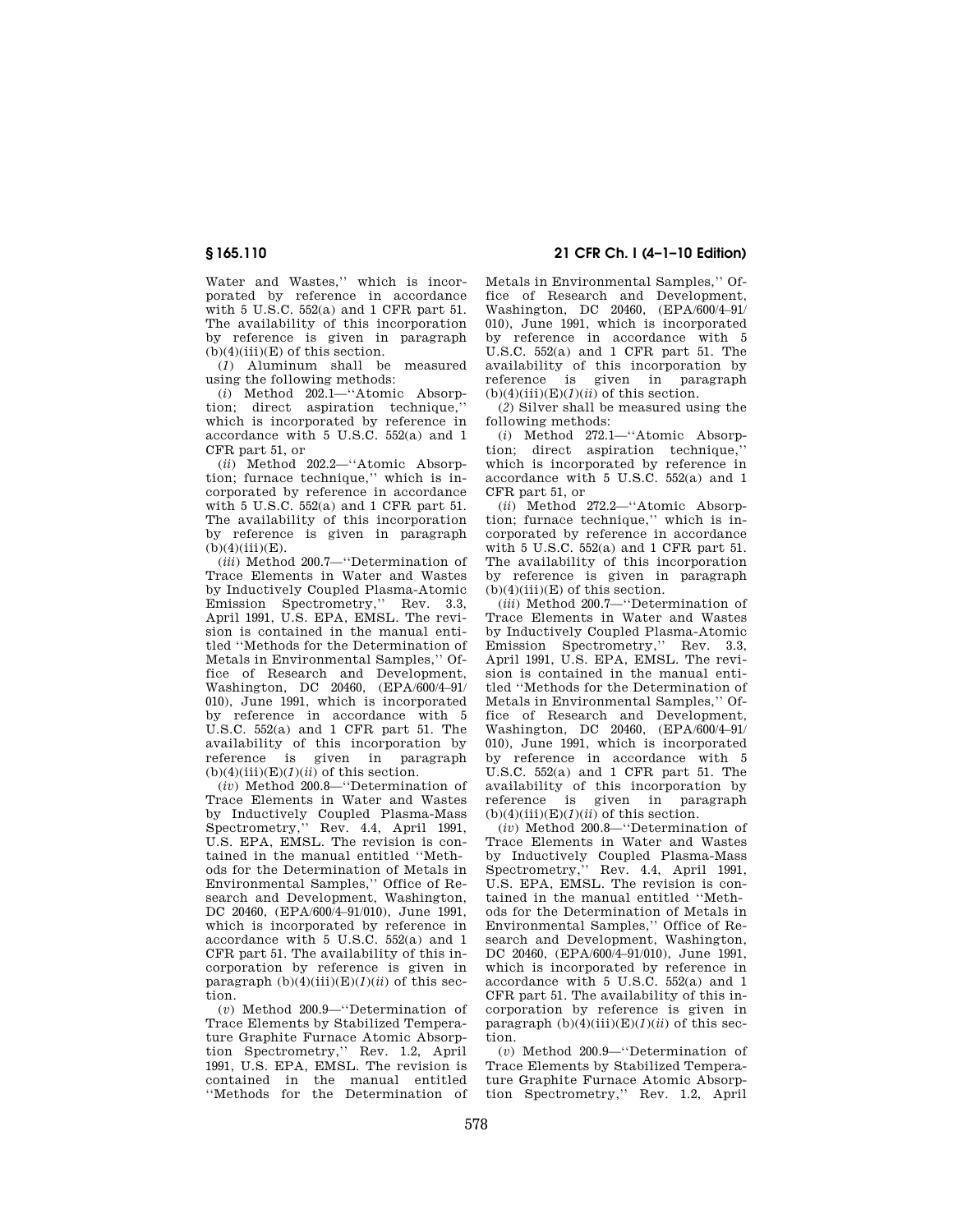1991, U.S. EPA, EMSL. The revision is contained in the manual entitled ''Methods for the Determination of Metals in Environmental Samples,'' Office of Research and Development, Washington, DC 20460, (EPA/600/4–91/ 010), June 1991, which is incorporated by reference in accordance with 5 U.S.C. 552(a) and 1 CFR part 51. The availability of these incorporation by reference is given in paragraph  $(b)(4)(iii)(E)(1)(ii)$  of this section.

(*3*) Sulfate shall be measured using the following methods:

(*i*) Method 300.0—''The Determination of Inorganic Anions in Water by Ion Chromatography—Method 300.0,'' EPA, EMSL (EPA–600/4–84–017), March 1984, which is incorporated by reference in accordance with 5 U.S.C. 552(a) and 1 CFR part 51. The availability of this incorporation by reference is given in paragraph  $(b)(4)(iii)(E)(11)(i)$  of this section.

(*ii*) Method 375.1—''Colorimetric, Automated, Chloranilate,'' which is incorporated by reference in accordance with 5 U.S.C. 552(a) and 1 CFR part 51, or

(*iii*) Method 375.3—''Gravimetric,'' which is incorporated by reference in accordance with 5 U.S.C. 552(a) and 1 CFR part 51, or

(*iv*) Method 375.4—''Turbidimetric,'' which is incorporated by reference in accordance with 5 U.S.C. 552(a) and 1 CFR part 51. The availability of these incorporation by reference is given in paragraph  $(b)(4)(iii)(E)$  of this section.

(H) The allowable levels for residual disinfectants and disinfection byproducts are as follows:

| Concentration in<br>milligrams per liter                             |
|----------------------------------------------------------------------|
| 0.010<br>10<br>0.060<br>0.080<br>4.0 (as $Cl2$ )<br>4.0 (as $Cl_2$ ) |
| $0.8$ (as $ClO2$ )                                                   |
|                                                                      |

(I) Analysis to determine compliance with the requirements of paragraph  $(b)(4)(iii)(H)$  of this section shall be conducted in accordance with an applicable method listed in paragraphs  $(b)(4)(iii)(I)(I)$  through  $(b)(4)(iii)(I)(7)$  of

this section and described in ''Method 300.1, Determination of Inorganic Anions in Drinking Water by Ion Chromatography,'' Rev. 1.0, U.S. EPA, 1997, EPA/600/R–98/118; ''Methods for the Determination of Inorganic Substances in Environmental Samples,'' U.S. EPA, August 1993, EPA/600/R–93/100; ''Methods for the Determination of Organic Compounds in Drinking Water-Supplement II,'' U.S. EPA, August 1992, EPA/ 600/R–92/129; ''Methods for the Determination of Organic Compounds in Drinking Water-Supplement III,'' U.S. EPA, August 1995, EPA/600/R–95/131; ''Standard Methods for the Examination of Water and Wastewater,'' 19th Ed., American Public Health Association, 1995; and ''Annual Book of ASTM Standards,'' vol. 11.01, American Society for Testing and Materials, 1996, which are incorporated by reference in accordance with 5 U.S.C. 552(a) and 1 CFR part 51. Copies of the following publications are available from the National Technical Information Service (NTIS): EPA/600/R–95/131 (NTIS number PB95–261616), EPA/600/R–92/129 (NTIS number PB92–207703), EPA/600/R–93/100 (NTIS number PB94–121811), and EPA/ 600/R–98/118 (NTIS number PB98–169196). NTIS can be contacted at NTIS, U.S. Department of Commerce, 5285 Port Royal Rd., Springfield, VA 22161, 1–800– 553–6847 or 703–605–6000, *www.ntis.gov.*  Copies of the publication EPA/600/R–98/ 118 are also available from the Chemical Exposure Research Branch, Microbiological and Chemical Exposure Assessment Research Division, National Exposure Research Laboratory, U.S. EPA, Cincinnati, OH 45268, 513–569–7757, (FAX) 513–569–7757. Copies of ''Standard Methods for the Examination of Water and Wastewater,'' 19th Ed., are available from the American Public Health Association, 1015 15th Street, NW., Washington, DC 20005. All of the publications cited in paragraph  $(b)(4)(iii)(I)$ of this section may be examined at the National Archives and Records Administration (NARA), or at the Center for Food Safety and Applied Nutrition's Library, 5100 Paint Branch Pkwy., Col-

*www.archives.gov/federal*l*register/ code*l*of*l*federal*l*regulations/* 

lege Park, MD 20740. . For information on the availability of this material at NARA, call 202–741–6030, or go to: *http://*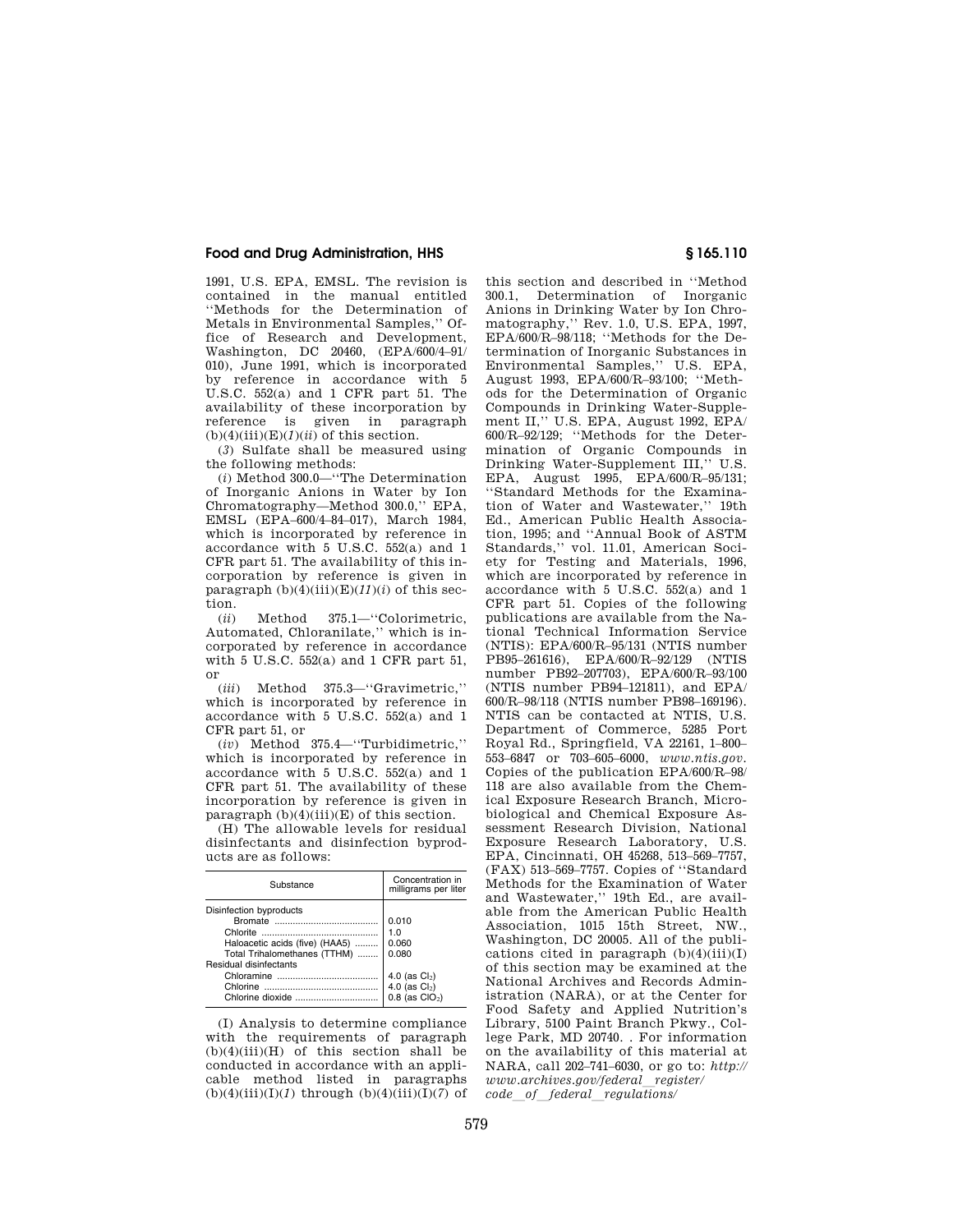# **§ 165.110 21 CFR Ch. I (4–1–10 Edition)**

*ibr*l*locations.html.* Copies of ''Annual Book of ASTM Standards,'' 1996, vol. 11.01, are available from the American Society for Testing and Materials, 100 Barr Harbor Dr., West Conshohoken, PA 19428, or may be examined at the Office of the Federal Register. Copies of the methods incorporated by reference in paragraph  $(b)(4)(iii)(I)$  of this section may also be examined at the Center for Food Safety and Applied Nutrition's Library, 5100 Paint Branch Pkwy., College Park, MD 20740.

(*1*) Bromate shall be measured using the following method: Method 300.1— ''Determination of Inorganic Anions in Drinking Water by Ion Chromatography,'' Rev. 1.0, U.S. EPA, 1997, EPA/600/R–98/118, which is incorporated by reference in accordance with 5 U.S.C. 552(a) and 1 CFR part 51. The availability of this incorporation by reference is given in paragraph  $(b)(4)(iii)(I)$  of this section.

(*2*) Chlorite shall be measured using the following methods:

(*i*) Method 300.0—''Determination of Inorganic Anions by Ion Chromatography,'' Rev. 2.1. The revision is cography, nev. 2.1. The revision is<br>contained in the manual entitled ''Methods for the Determination of Inorganic Substances in Environmental Samples,'' U.S. EPA, August 1993, EPA/ 600/R–93/100, which is incorporated by reference in accordance with 5 U.S.C. 552(a) and 1 CFR part 51. The availability of this incorporation by reference is given in paragraph  $(b)(4)(iii)(I)$  of this section.

(*ii*) Method 300.1—''Determination of Inorganic Anions in Drinking Water by Ion Chromatography,'' Rev. 1.0, U.S. EPA, 1997, EPA/600/R–98/118, which is incorporated by reference in accordance with 5 U.S.C.  $552(a)$  and 1 CFR part 51. The availability of this incorporation by reference is given in para $graph (b)(4)(iii)(I)$  of this section.

(*3*) HAA5 shall be measured using the following methods:

(*i*) Method 552.1—''Determination of Haloacetic Acids and Dalapon in Drinking Water by Ion Exchange Liquid-Solid Extraction and Gas Chromatography with Electron Capture Detection,'' Rev. 1.0. The revision is contained in the manual entitled ''Methods for the Determination of Organic Compounds in Drinking Water-Supplement II,'' U.S. EPA, August 1992, EPA/ 600/R–92/129, which is incorporated by reference in accordance with 5 U.S.C. 552(a) and 1 CFR part 51. The availability of this incorporation by reference is given in paragraph  $(b)(4)(iii)(I)$  of this section.

(*ii*) Method 552.2—''Determination of Haloacetic Acids and Dalapon in Drinking Water by Liquid-Liquid Extraction, Derivatization and Gas Chromatography with Electron Capture Detection,'' Rev. 1.0. The revision is contained in the manual entitled ''Methods for the Determination of Organic Compounds in Drinking Water-Supplement III,'' U.S. EPA, August 1993, EPA/ 600/R–95/131, which is incorporated by reference in accordance with 5 U.S.C. 552(a) and 1 CFR part 51. The availability of this incorporation by reference is given in paragraph is given  $(b)(4)(iii)(I)$  of this section.

(*iii*) Method 6251 B—"Disinfection By-<br>Products: Haloacetic Acids and Acids and Trichlorophenol,'' which is contained in the book entitled ''Standard Methods for the Examination of Water and Wastewater,'' 19th Ed., which is incorporated by reference in accordance with 5 U.S.C. 552(a) and 1 CFR part 51. The availability of this incorporation by reference is given in paragraph  $(b)(4)(iii)(I)$  of this section.

(*4*) TTHM shall be measured using the following methods:

(*i*) Method 502.2—''Volatile Organic Compounds in Water by Purge and Trap Capillary Column Gas Chromatography with Photoionization and Electrolytic Conductivity Detectors in Series,'' Rev. 2.1. The revision is contained in the manual entitled ''Methods for the Determination of Organic Compounds in Drinking Water-Supplement III,'' U.S. EPA, August 1993, EPA/ 600/R–95/131, which is incorporated by reference in accordance with 5 U.S.C. 552(a) and 1 CFR part 51. The availability of this incorporation by refis given in  $(b)(4)(iii)(I)$  of this section.

(*ii*) Method 524.2—''Measurement of Purgeable Organic Compounds in Water by Capillary Column Gas Chromatography/Mass Spectrometry,'' Rev. 1.0. The revision is contained in the manual entitled ''Methods for the Determination of Organic Compounds in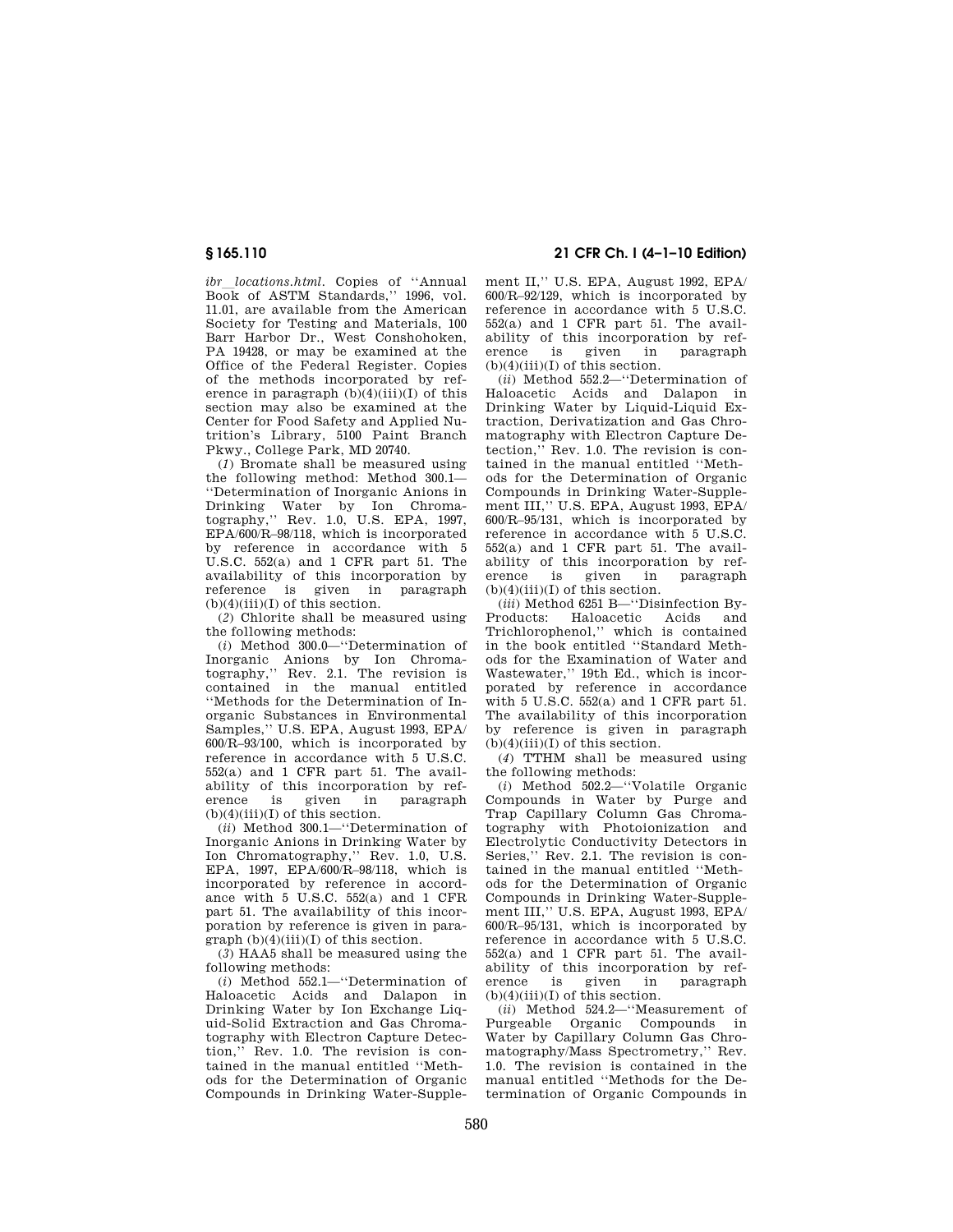Drinking Water-Supplement III,'' U.S. EPA, August 1993, EPA/600/R–95/131, which is incorporated by reference in accordance with 5 U.S.C. 552(a) and 1 CFR part 51. The availability of this incorporation by reference is given in paragraph  $(b)(4)(iii)(I)$  of this section.

(*iii*) Method 551.1—''Determination of Chlorination Disinfection Byproducts, Chlorinated Solvents, and Halogenated Pesticides/Herbicides in Drinking Water by Liquid-Liquid Extraction and Gas Chromatography with Electron-Capture Detection,'' Rev. 1.0. The revision is contained in the manual entitled ''Methods for the Determination of Organic Compounds in Drinking Water-Supplement III,'' U.S. EPA, August 1993, EPA/600/R–95/131, which is incorporated by reference in accordance with 5 U.S.C. 552(a) and 1 CFR part 51. The availability of this incorporation by reference is given in paragraph  $(b)(4)(iii)(I)$  of this section.

(*5*) Compliance with the chloramine standard can be determined by measuring combined or total chlorine. The following methods shall be used to measure chloramine:

(*i*) ASTM Method D1253-86—'' Standard Test Method for Residual Chlorine in Water,'' which is contained in the book entitled ''Annual Book of ASTM Standards,'' 1996, vol. 11.01, which is incorporated by reference in accordance with 5 U.S.C. 552(a) and 1 CFR part 51. The availability of this incorporation by reference is given in paragraph  $(b)(4)(iii)(I)$  of this section.

(*ii*) Method 4500-Cl D—''Amperometric Titration Method,'' which is contained in the book entitled ''Standard Methods for the Examination of Water and Wastewater,'' 19th Ed., which is incorporated by reference in accordance with 5 U.S.C. 552(a) and 1 CFR part 51. The availability of this incorporation by reference is given in paragraph  $(b)(4)(iii)(I)$  of this section.

(*iii*) Method 4500-Cl F—''DPD Ferrous Titrimetric Method,'' which is contained in the book entitled ''Standard Methods for the Examination of Water and Wastewater,'' 19th Ed., which is incorporated by reference in accordance with 5 U.S.C. 552(a) and 1 CFR part 51. The availability of this incorporation by reference is given in paragraph  $(b)(4)(iii)(I)$  of this section.

(*iv*) Method 4500-Cl G—''DPD Colorimetric Method,'' which is contained in the book entitled ''Standard Methods for the Examination of Water and Wastewater,'' 19th Ed., which is incorporated by reference in accordance with 5 U.S.C. 552(a) and 1 CFR part 51. The availability of this incorporation by reference is given in paragraph (b)(4)(iii)(I) of this section.

(*v*) Method 4500-Cl E—''Low-Level Amperometric which is contained in the book entitled ''Standard Methods for the Examination of Water and Wastewater,'' 19th Ed., which is incorporated by reference in accordance with 5 U.S.C. 552(a) and 1 CFR part 51. The availability of this incorporation by reference is given in paragraph  $(b)(4)(iii)(I)$  of this section.

(*vi*) Method 4500-Cl I—''Iodometric Electrode Technique,'' which is contained in the book entitled ''Standard Methods for the Examination of Water and Wastewater,'' 19th Ed., which is incorporated by reference in accordance with 5 U.S.C. 552(a) and 1 CFR part 51. The availability of this incorporation by reference is given in paragraph  $(b)(4)(iii)(I)$  of this section.

(*6*) Compliance with the chlorine standard can be determined by measuring free or total chlorine. The following methods shall be used to measure chlorine:

(*i*) ASTM Method D1253-86—''Standard Test Method for Residual Chlorine in Water,'' which is contained in the book entitled ''Annual Book of ASTM Standards," 1996, vol. 11.01, which is incorporated by reference in accordance with 5 U.S.C. 552(a) and 1 CFR part 51. The availability of this incorporation by reference is given in paragraph  $(b)(4)(iii)(I)$  of this section.

(*ii*) Method 4500-Cl D—''Amperometric Titration Method,'' which is contained in the book entitled ''Standard Methods for the Examination of Water and Wastewater,'' 19th Ed., which is incorporated by reference in accordance with 5 U.S.C. 552(a) and 1 CFR part 51. The availability of this incorporation by reference is given in paragraph  $(b)(4)(iii)(I)$  of this section.

(*iii*) Method 4500-Cl F—''DPD Ferrous Titrimetric Method,'' which is contained in the book entitled ''Standard Methods for the Examination of Water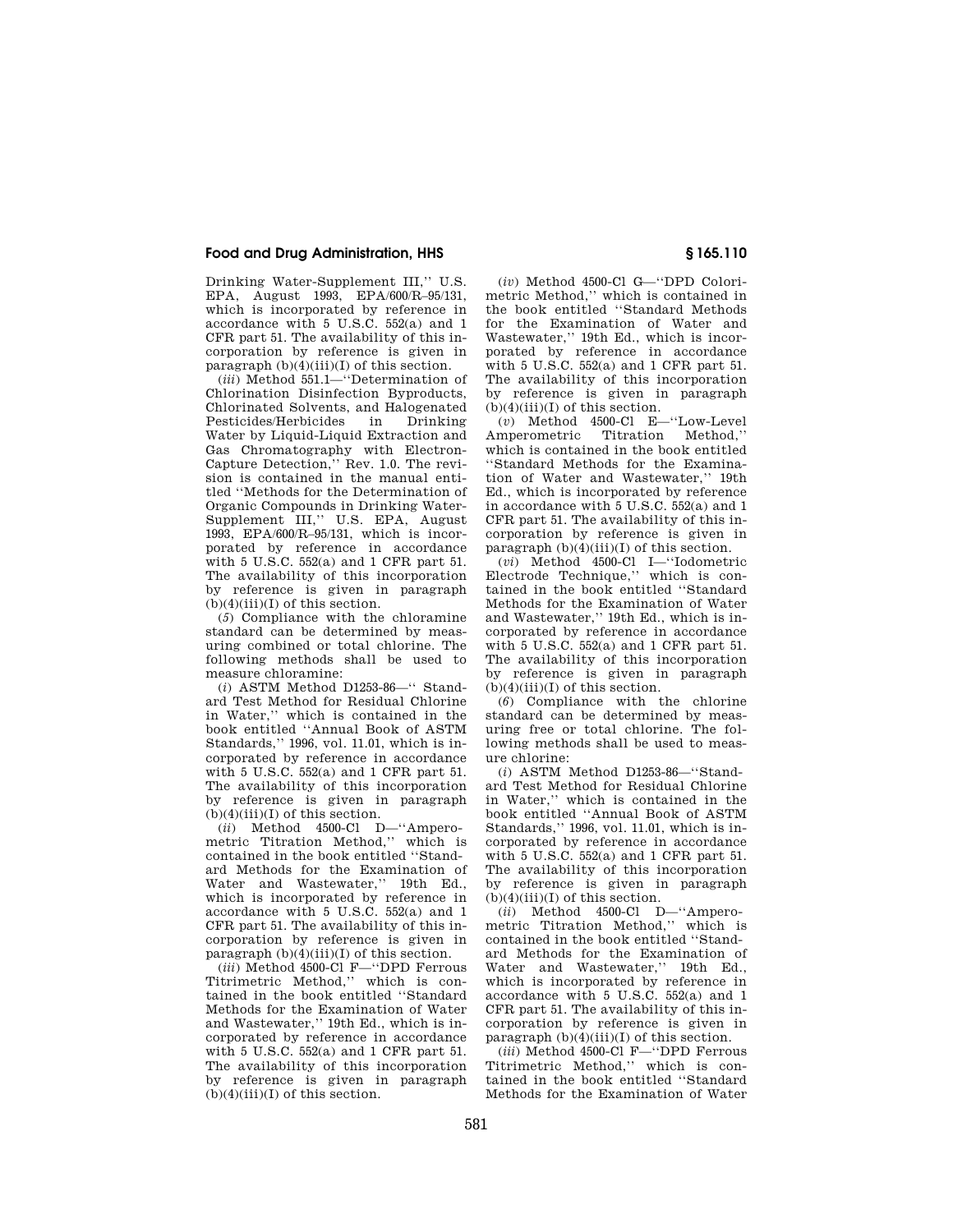and Wastewater,'' 19th Ed., which is incorporated by reference in accordance with 5 U.S.C. 552(a) and 1 CFR part 51. The availability of this incorporation by reference is given in paragraph  $(b)(4)(iii)(I)$  of this section.

(*iv*) Method 4500-Cl G—''DPD Colorimetric Method,'' which is contained in the book entitled ''Standard Methods for the Examination of Water and Wastewater,'' 19th Ed., which is incorporated by reference in accordance with 5 U.S.C. 552(a) and 1 CFR part 51. The availability of this incorporation by reference is given in paragraph  $(b)(4)(iii)(I)$  of this section.

(*v*) Method 4500-Cl E—''Low-Level Amperometric Titration Method,'' which is contained in the book entitled ''Standard Methods for the Examination of Water and Wastewater,'' 19th Ed., which is incorporated by reference in accordance with 5 U.S.C. 552(a) and 1 CFR part 51. The availability of this incorporation by reference is given in paragraph  $(b)(4)(iii)(I)$  of this section.

(*vi*) Method 4500-Cl I—''Iodometric Electrode Technique,'' which is contained in the book entitled ''Standard Methods for the Examination of Water and Wastewater,'' 19th Ed., which is incorporated by reference in accordance with 5 U.S.C. 552(a) and 1 CFR part 51. The availability of this incorporation by reference is given in paragraph  $(b)(4)(iii)(I)$  of this section.

(*vii*) Method 4500-Cl H— ''Syringaldazine (FACTS) Method,'' which is contained in the book entitled ''Standard Methods for the Examination of Water and Wastewater,'' 19th Ed., which is incorporated by reference in accordance with 5 U.S.C. 552(a) and 1 CFR part 51. The availability of this incorporation by reference is given in paragraph  $(b)(4)(iii)(I)$  of this section.

(*7*) Chlorine dioxide shall be measured using the following methods:

 $(i)$  Method 4500-ClO<sub>2</sub> D-"DPD Method,'' which is contained in the book entitled ''Standard Methods for the Examination of Water and Wastewater,'' 19th Ed., which is incorporated by reference in accordance with 5 U.S.C. 552(a) and 1 CFR part 51. The availability of this incorporation by reference is given in  $(b)(4)(iii)(I)$  of this section.

# **§ 165.110 21 CFR Ch. I (4–1–10 Edition)**

 $(ii)$  Method  $4500$ -ClO<sub>2</sub>E—"Amperometric Method II,'' which is contained in the book entitled ''Standard Methods for the Examination of Water and Wastewater,'' 19th Ed., which is incorporated by reference in accordance with 5 U.S.C. 552(a) and 1 CFR part 51. The availability of this incorporation by reference is given in paragraph (b)(4)(iii)(I) of this section.

(5) *Radiological quality.* (i) Bottled water shall, when a composite of analytical units of equal volume from a sample is examined by the methods described in paragraph  $(b)(5)(ii)$  of this section, meet standards of radiological quality as follows:

(A) The bottled water shall not contain a combined radium-226 and radium-228 activity in excess of 5 picocuries per liter of water.

(B) The bottled water shall not contain a gross alpha particle activity (including radium-226, but excluding radon and uranium) in excess of 15 picocuries per liter of water.

(C) The bottled water shall not contain beta particle and photon radioactivity from manmade radionuclides in excess of that which would produce an annual dose equivalent to the total body or any internal organ of 4 millirems per year calculated on the basis of an intake of 2 liters of the water per day. If two or more beta or photon-emitting radionuclides are present, the sum of their annual dose equivalent to the total body or to any internal organ shall not exceed 4 millirems per year.

(D) The bottled water shall not con-<br> $\frac{1}{2}$  in excess of 30 tain uranium in excess micrograms per liter of water.

(ii) Analyses conducted to determine compliance with the requirements of paragraph  $(b)(5)(i)$  of this section shall be made in accordance with the methods described in the applicable sections of ''Standard Methods for the Examination of Water and Wastewater,'' 20th Ed., which is incorporated by reference in accordance with 5 U.S.C. 552(a) and 1 CFR part 51. Copies of ''Standard Methods for the Examination of Water and Wastewater,'' 20th Ed., may be obtained from the American Public Health Association, 1015 15th St. NW., Washington, DC 20005. Copies of the methods incorporated by reference in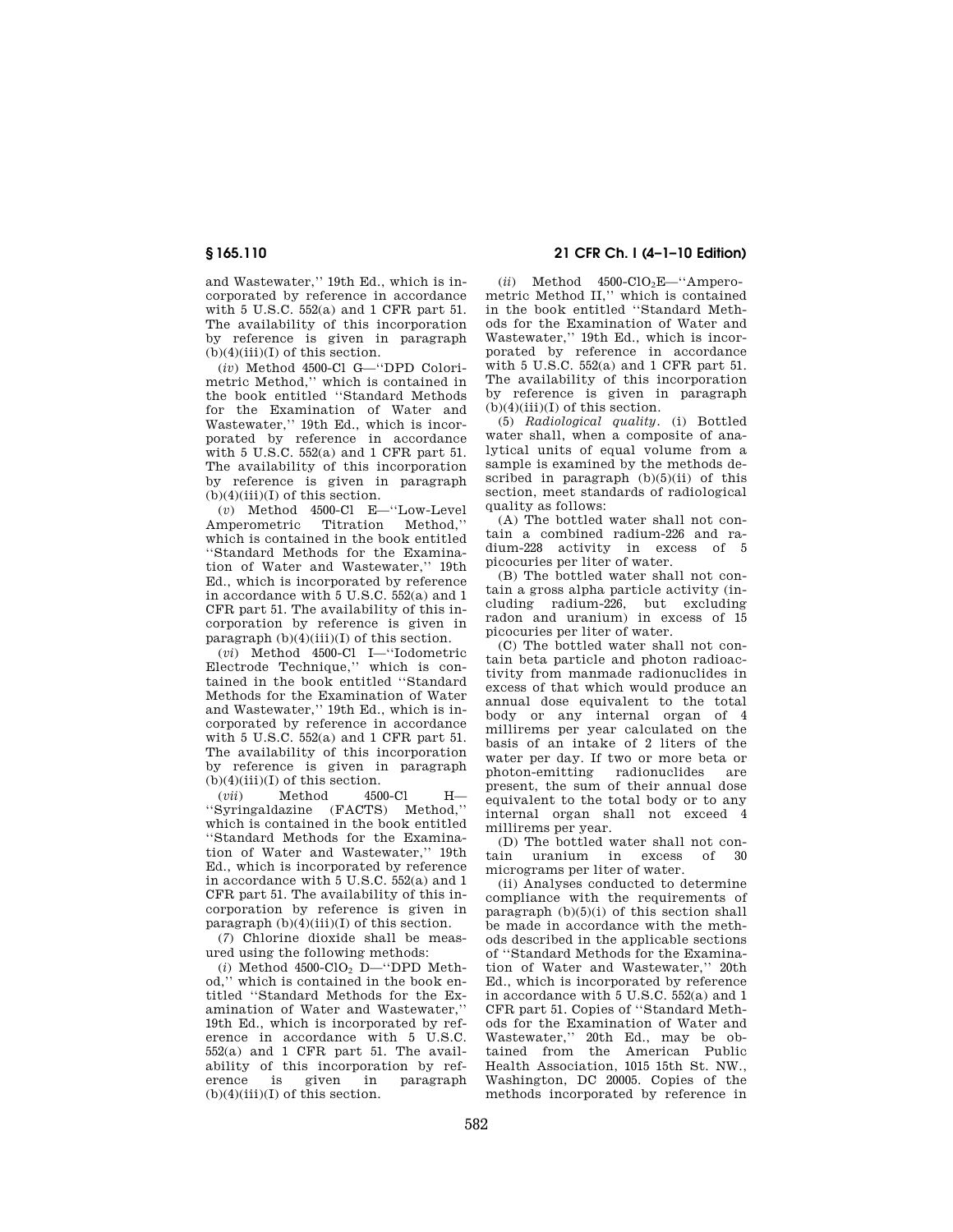this paragraph  $(b)(5)(ii)$  may also be examined at the National Archives and Records Administration (NARA), or at the Center for Food Safety and Applied Nutrition's Library, 5100 Paint Branch Pkwy., College Park, MD. For information on the availability of this material at NARA, call 202–741–6030, or go to: *http://www.archives.gov/ federal*l*register/* 

*code*l*of*l*federal*l*regulations/* 

*ibr*l*locations.html.* 

 $(\overline{A})$  Combined radium-226/-228 shall be measured using the following methods:

(*1*) Method 7500–Ra B—''Precipitation Method,'' which is contained in ''Standard Methods for the Examination of Water and Wastewater,'' 20th Ed., which is incorporated by reference in accordance with 5 U.S.C. 552(a) and 1 CFR part 51. The availability of this incorporation by reference is given in the introductory text of paragraph (b)(5)(ii) of this section.

(*2*) Method 7500–Ra D—''Sequential Precipitation Method,'' which is contained in ''Standard Methods for the Examination of Water and Wastewater,'' 20th Ed., which is incorporated by reference in accordance with 5 U.S.C. 552(a) and 1 CFR part 51. The availability of this incorporation by reference is given in the introductory text of paragraph  $(b)(5)(ii)$  of this section.

(B) Gross alpha particle radioactivity shall be measured using the following method: Method 7110 C—''Coprecipitation Method for Gross Alpha Radioactivity in Drinking Water,'' which is contained in ''Standard Methods for the Examination of Water and Wastewater,'' 20th Ed., which is incorporated by reference in accordance with 5 U.S.C. 552(a) and 1 CFR part 51. The availability of this incorporation by reference is given in the introductory text of paragraph  $(b)(5)(ii)$  of this section.

(C) Beta particle and photon radioactivity shall be measured using the following methods:

(*1*) Method 7500–Sr B—''Precipitation which is contained in ''Standard Methods for the Examination of Water and Wastewater,'' 20th Ed., which is incorporated by reference in accordance with 5 U.S.C. 552(a) and 1 CFR part 51. The availability of this incorporation by reference is given in the introductory text of paragraph (b)(5)(ii) of this section.

(*2*) Method 7500–3H B—''Liquid Scintillation Spectrometric Method,'' which is contained in ''Standard Methods for the Examination of Water and Wastewater,'' 20th Ed., which is incorporated by reference in accordance with 5 U.S.C. 552(a) and 1 CFR part 51. The availability of this incorporation by reference is given in the introductory text of paragraph (b)(5)(ii) of this section.

(*3*) Method 7120 B—''Gamma Spectroscopic Method,'' which is contained in ''Standard Methods for the Examination of Water and Wastewater,'' 20th Ed., which is incorporated by reference in accordance with 5 U.S.C. 552(a) and 1 CFR part 51. The availability of this incorporation by reference is given in the introductory text of paragraph  $(b)(5)(ii)$  of this section.

(D) Uranium shall be measured using the following methods:

(*1*) Method 7500–U B—''Radiochemical which is contained in ''Standard Methods for the Examination of Water and Wastewater,'' 20th Ed., which is incorporated by reference in accordance with 5 U.S.C. 552(a) and 1 CFR part 51. The availability of this incorporation by reference is given in the introductory text of paragraph (b)(5)(ii) of this section.

(*2*) Method 7500–U C—''Isotopic Method'' which is contained in ''Standard Methods for the Examination of Water and Wastewater,'' 20th Ed., which is incorporated by reference in accordance with 5 U.S.C. 552(a) and 1 CFR part 51. The availability of this incorporation by reference is given in the introductory text of paragraph  $(b)(5)(ii)$  of this section.

(c) *Label statements.* When the microbiological, physical, chemical, or radiological quality of bottled water is below that prescribed by paragraphs  $(b)(2)$  through  $(b)(5)$ , of this section, the label shall bear the statement of substandard quality specified in §130.14(a) of this chapter except that, as appropriate, instead of or in addition to the statement specified in §130.14(a) the following statement(s) shall be used: